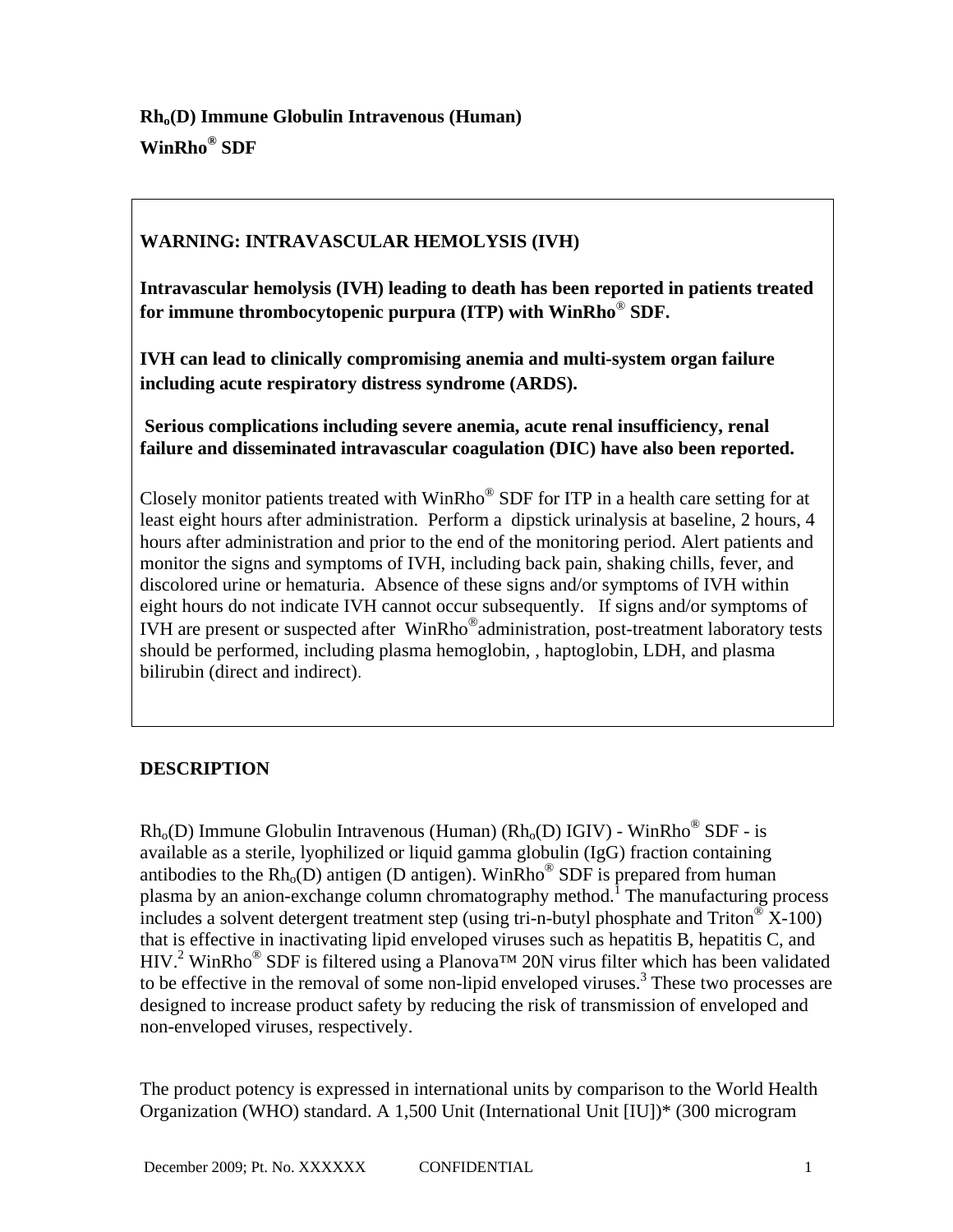$[\mu$ g]) vial contains sufficient anti-Rh<sub>o</sub>(D) to effectively suppress the immunizing potential of approximately 17 mL of  $Rh_0(D)$  (D-positive) red blood cells (RBCs).

The lyophilized powder is stabilized with 0.1 M glycine, 0.04M sodium chloride, and 0.01% polysorbate 80, while the liquid formulation is stabilized with 10% maltose and 0.03% polysorbate 80. There are no preservatives in either formulation. WinRho® SDF does not contain mercury. This product contains approximately 5 micrograms/mL IgA.

 $*$  In the past, a full dose of  $Rh_0(D)$  Immune Globulin (Human) has traditionally been referred to as a "300 microgram" dose. Potency and dosing recommendations are now expressed in IU by comparison to the WHO anti-Rho(D) standard. The conversion of "microgram" to "Units [IU]" is: 1 microgram = 5 Units.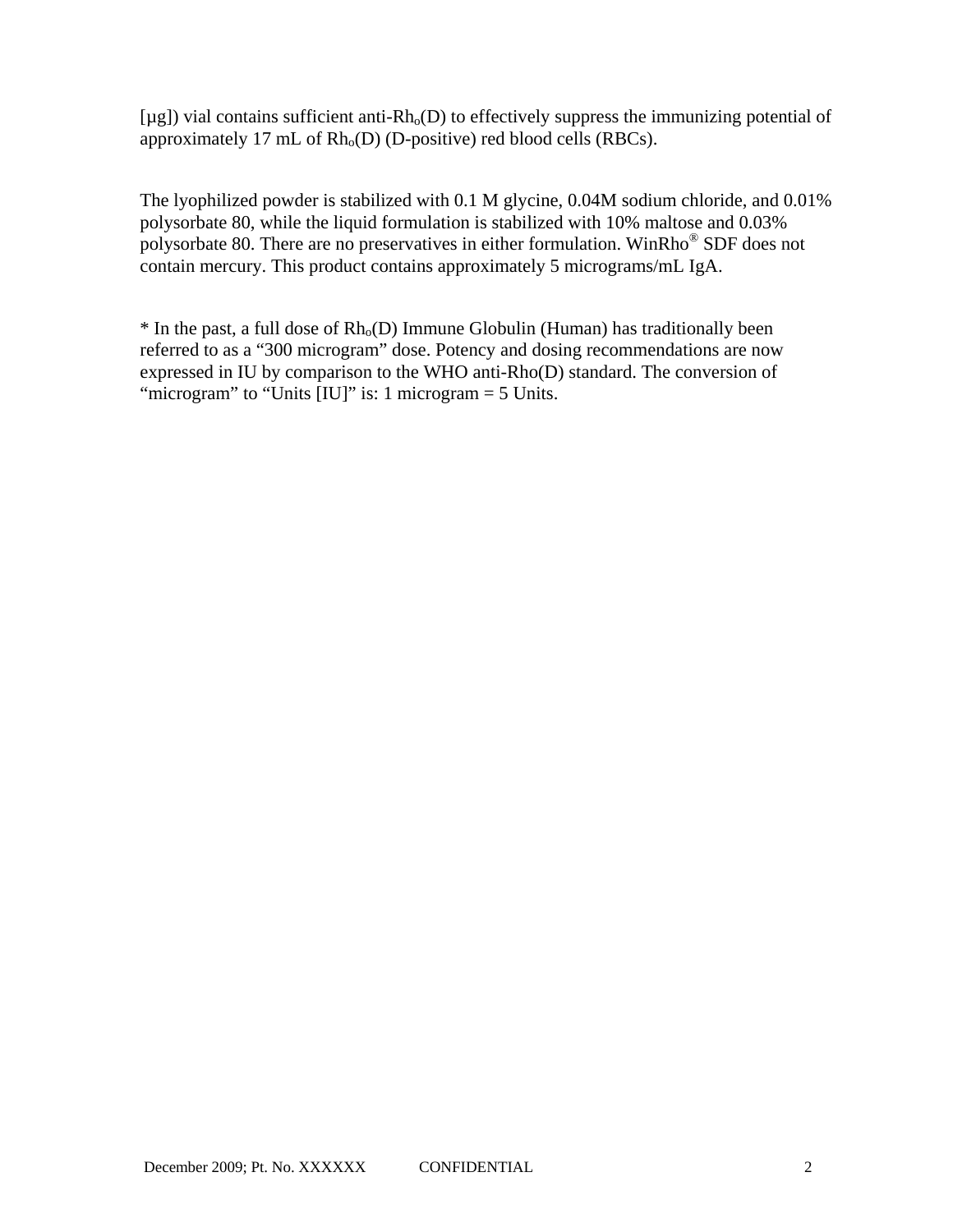# **CLINICAL PHARMACOLOGY**

### **Pharmacology**

## *Treatment of Immune Thrombocytopenic Purpura (ITP)*

WinRho<sup>®</sup> SDF, Rh<sub>o</sub>(D) Immune Globulin Intravenous (Human), has been shown to increase platelet counts in non-splenectomized,  $Rh_0(D)$  positive patients with ITP. Platelet counts usually rise within one to two days and peak within seven to 14 days after initiation of therapy. The duration of response is variable; however, the average duration is approximately 30 days. The mechanism of action is not completely understood, but is thought to be due to the formation of anti- $Rh_0(D)$  (anti-D)-coated RBC complexes resulting in Fc receptor blockade, thus sparing antibody-coated platelets.<sup>4,5</sup>

### *Suppression of Rh Isoimmunization*

WinRho<sup>®</sup> SDF is used to suppress the immune response of non-sensitized  $Rh_0(D)$  negative individuals following exposure to  $Rh<sub>o</sub>(D)$  positive RBCs by fetomaternal hemorrhage during delivery of an  $Rh<sub>o</sub>(D)$  positive infant, abortion (spontaneous or induced), amniocentesis, abdominal trauma, or mismatched transfusion.<sup>6</sup>. The mechanism of action is not completely understood.

WinRho<sup>®</sup> SDF when administered within 72 hours of a full-term delivery of an  $Rh_0(D)$ positive infant by an  $Rh_0(D)$  negative mother, will reduce the incidence of Rh isoimmunization from 12-13% to 1-2%. The 1-2% is, for the most part, due to isoimmunization during the last trimester of pregnancy. When treatment is given both antenatally at 28 weeks gestation and postpartum, the Rh immunization rate drops to about  $0.1\%$ <sup>7,8</sup>

When 600 IU (120  $\mu$ g) of Rh<sub>o</sub>(D) IGIV is administered to pregnant women, passive anti- $Rh<sub>0</sub>(D)$  antibodies are not detectable in the circulation for more than six weeks and therefore a dose of 1,500 IU (300 µg) should be used for antenatal administration.

In a clinical study with  $Rh_0(D)$  negative volunteers (nine males and one female),  $Rh_0(D)$ positive red cells were completely cleared from the circulation within eight hours of intravenous administration of  $Rh_0(D)$  IGIV. There was no indication of Rh isoimmunization of these subjects at six months after the clearance of the  $Rh_0(D)$  positive red cells.

### **Pharmacokinetics**

### **IM versus IV Administration (Lyophilized Powder)**

In a clinical study involving  $Rh_0(D)$  negative volunteers, two subjects received 600 IU (120)  $\mu$ g) Rh<sub>o</sub>(D) IGIV by intravenous (IV) administration and two subjects received this dose by intramuscular (IM) administration. Peak levels (36 to 48 ng/mL) were reached within two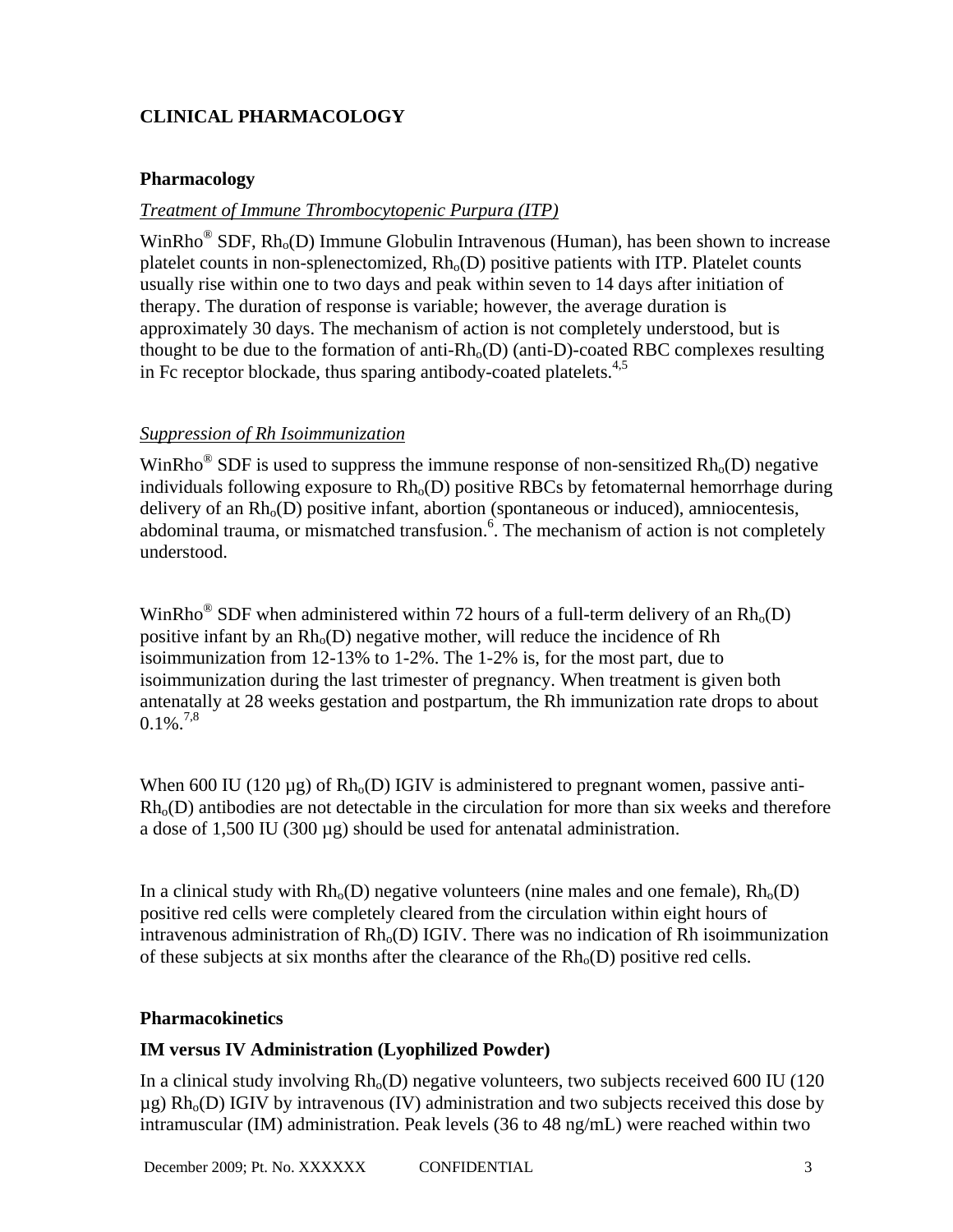hours of IV administration and peak levels (18 to 19 ng/mL) were reached at five to 10 days after IM administration. Although no statistical comparisons were made, the calculated areas under the curve were comparable for both routes of administration. The  $t_{1/2}$  for anti-Rh<sub>o</sub>(D) was about 24 days following IV administration and about 30 days following IM administration.

### **Lyophilized Powder versus Liquid Formulation**

In two comparative pharmacokinetics studies<sup>9</sup>, 101 volunteers were administered the liquid or lyophilized formulation of WinRho<sup>®</sup> SDF intravenously (N=41) or intramuscularly (N=60). The formulations were bioequivalent following IV administration based on area under the curve to 84 days and had comparable pharmacokinetics following IM administration. The average peak concentrations  $(C_{\text{max}})$  of anti-Rh<sub>o</sub>(D) for both formulations were comparable following IV or IM administration and occurred within 30 minutes or 2-4 days of administration, respectively. Both formulations also had similar elimination half-lives  $(t_{\gamma_2})$  following IV or IM administration.

#### **Clinical Studies**

#### *Treatment of ITP*

Efficacy was documented in four subgroups of patients with ITP:

### **Childhood Chronic ITP**

In an open-label, single arm, multicenter study, 24 non-splenectomized,  $Rh_0(D)$  positive children with ITP of greater than six months duration were treated initially with 250 IU/kg (50  $\mu$ g/kg) Rh<sub>o</sub>(D) Immune Globulin Intravenous (Human) (125 IU/kg (25  $\mu$ g/kg) on days 1 and 2, with subsequent doses ranging from 125 to 275 IU/kg (25 to 55 µg/kg)). Response was defined as a platelet increase to at least 50,000/mm<sup>3</sup> and a doubling of the baseline. Nineteen of 24 patients responded for an overall response rate of 79%, an overall mean peak platelet count of 229,400/mm<sup>3</sup> (range 43,300 to 456,000), and a mean duration of response of 36.5 days (range 6 to 84).<sup>10</sup>

### **Childhood Acute ITP**

A multicenter, randomized, controlled trial comparing  $Rh<sub>o</sub>(D)$  IGIV to high dose and low dose Immune Globulin Intravenous (Human) (IVIG) and prednisone was conducted in 146 non-splenectomized,  $Rh_0(D)$  positive children with acute ITP and platelet counts less than 20,000/mm<sup>3</sup>. Of 38 patients receiving  $Rh_o(D)$  IGIV (125 IU/kg (25 µg/kg) on days 1 and 2), 32 patients (84%) responded (platelet count  $\geq$  50,000/mm<sup>3</sup>) with a mean peak platelet count of  $319,500/\text{mm}^3$  (range 61,000 to 892,000), with no statistically significant differences compared to other treatment arms. The mean times to achieving  $\geq 20,000/\text{mm}^3$  or  $\geq$  50,000/mm<sup>3</sup> platelets for patients receiving Rh<sub>o</sub>(D) IGIV were 1.9 and 2.8 days, respectively. When comparing the different therapies for time to platelet count  $\geq$  20,000/mm<sup>3</sup> or  $\geq$  50,000/mm<sup>3</sup>, no statistically significant differences among treatment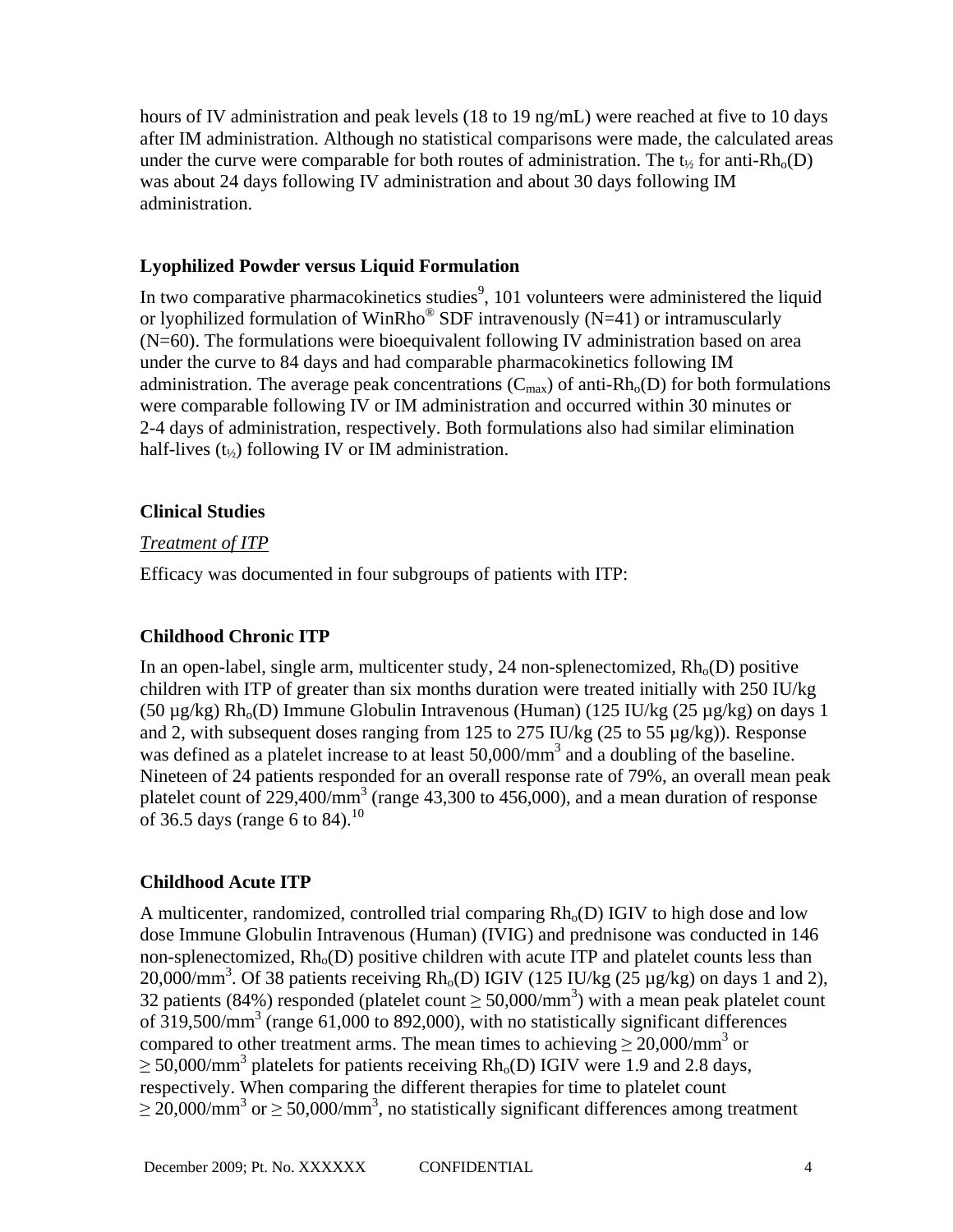groups were detected, with a range of 1.3 to 1.9 days and 2.0 to 3.2 days, for IVIG and prednisone respectively. $^{11,12}$ 

### **Adult Chronic ITP**

Twenty-four non-splenectomized,  $Rh_0(D)$  positive adults with ITP of greater than six months duration and platelet counts  $\langle 30,000 \rangle$ mm<sup>3</sup> or requiring therapy were enrolled in a single-arm, open-label trial and treated with 100 to 375 IU/kg (20 to 75  $\mu$ g/kg) Rh<sub>o</sub>(D) IGIV (mean dose 231 IU/kg (46.2 µg/kg). Twenty-one of 24 patients responded (increase  $\geq$  20,000/mm<sup>3</sup>) during the first two courses of therapy for an overall response rate of 88% with a mean peak platelet count of  $92,300/\text{mm}^3$  (range 8,000 to 229,000).<sup>13-15</sup>

#### **ITP Secondary to HIV Infection**

Eleven children and 52 adults, who were non-splenectomized and  $Rh<sub>0</sub>(D)$  positive, with all Walter Reed classes of HIV infection and ITP, with initial platelet counts of  $\leq 30,000/\text{mm}^3$ or requiring therapy, were treated with 100 to 375 IU/kg (20 to 75  $\mu$ g/kg) Rh<sub>o</sub>(D) IGIV in an open label trial.  $Rh_0(D)$  IGIV was administered for an average of 7.3 courses (range 1 to 57) over a mean period of 407 days (range 6 to 1,952). Fifty-seven of 63 patients responded (increase  $\geq 20,000/\text{mm}^3$ ) during the first six courses of therapy for an overall response rate of 90%. The overall mean change in platelet count for six courses was 60,900/mm<sup>3</sup> (range -2,000 to 565,000), and the mean peak platelet count was  $81,700/\text{mm}^3$  (range 16,000 to 593,000).13-16

#### *Suppression of Rh Isoimmunization*

A pivotal study supporting this indication was conducted in 1,186 non-sensitized,  $Rh_0(D)$ negative pregnant women in cases in which the blood types of the fathers were  $Rh_0(D)$ positive or unknown.  $Rh<sub>o</sub>(D)$  IGIV was administered according to one of three regimens: 1) 93 women received 600 IU (120  $\mu$ g) at 28 weeks; 2) 131 women received 1200 IU (240  $\mu$ g) each at 28 and 34 weeks; 3) 962 women received 1200 IU (240 µg) at 28 weeks. All women received a postnatal administration of  $600 \text{ IU}$  (120  $\mu$ g) if the newborn was found to be  $Rh<sub>0</sub>(D)$  positive. Of 1,186 women who received antenatal  $Rh<sub>0</sub>(D)$  IGIV, 806 were given  $Rh<sub>0</sub>(D)$  IGIV postnatally following the delivery of an  $Rh<sub>0</sub>(D)$  positive infant, of which 325 women underwent testing at six months after delivery for evidence of Rh isoimmunization. Of these 325 women, 23 would have been expected to display signs of Rh isoimmunization; however, none was observed ( $p < 0.001$  in a Chi-square test of significance of difference between observed and expected isoimmunization in the absence of  $Rh_0(D)$  IGIV).

#### **INDICATIONS AND USAGE**

#### *Treatment of ITP*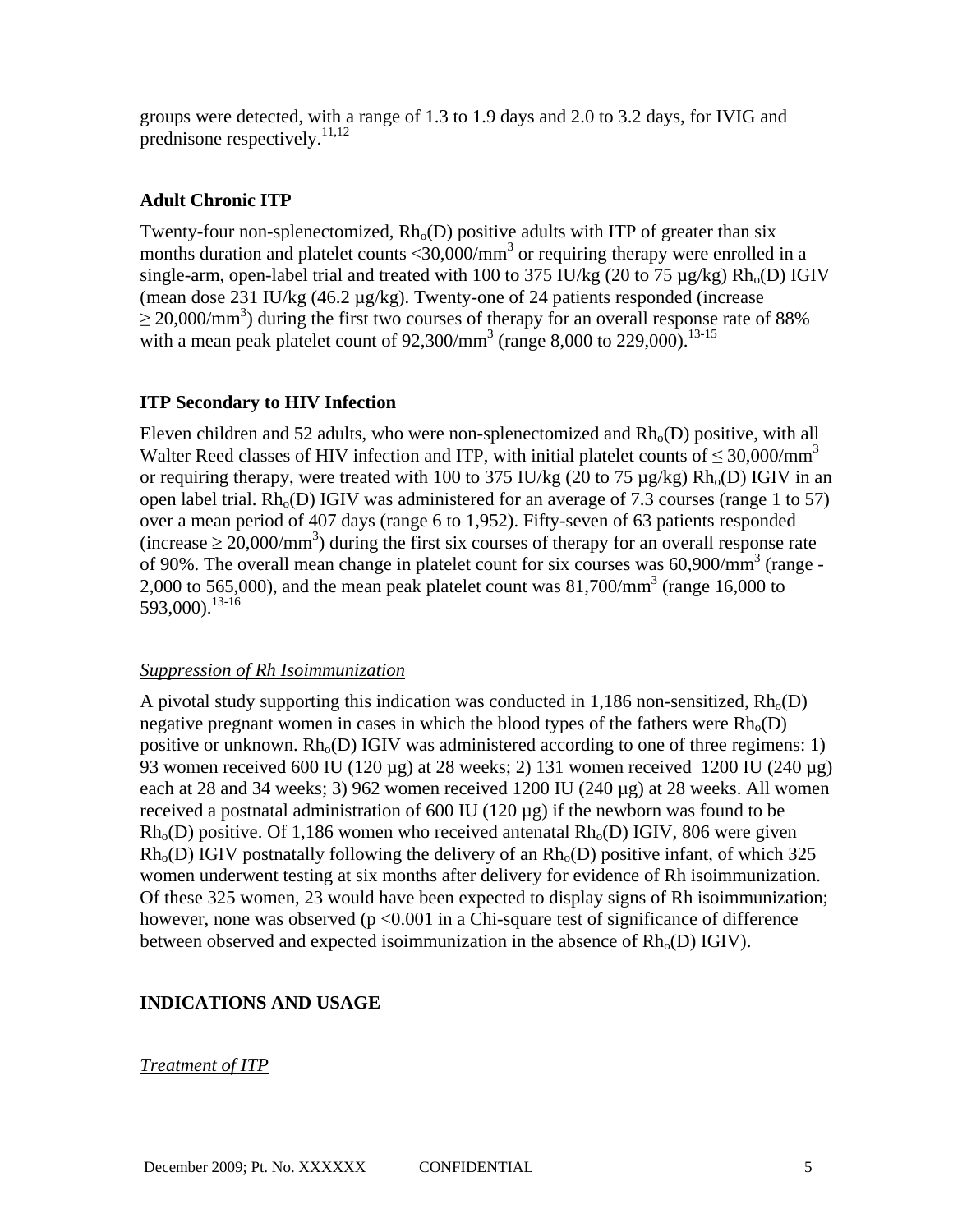WinRho® SDF must be administered via the intravenous route when used in clinical situations requiring an increase in platelet count to prevent excessive hemorrhage in the treatment of non-splenectomized,  $Rh<sub>o</sub>(D)$  positive:

- children with chronic or acute ITP.
- adults with chronic ITP, or
- children and adults with ITP secondary to HIV infection

The safety and efficacy of WinRho® SDF have not been evaluated in clinical trials for patients with non-ITP causes of thrombocytopenia or in previously splenectomized patients or in patients who are  $Rh<sub>o</sub>(D)$  negative.

### *Suppression of Rh Isoimmunization*

### **Pregnancy and Other Obstetric Conditions**

WinRho® SDF may be administered by either intramuscular injection or intravenously. WinRho<sup>®</sup> SDF is indicated for the suppression of Rh isoimmunization in non-sensitized,  $Rh<sub>0</sub>(D)$  negative (D-negative) women within 72 hours after spontaneous or induced abortions, amniocentesis, chorionic villus sampling, ruptured tubal pregnancy, abdominal trauma or transplacental hemorrhage or in the normal course of pregnancy unless the blood type of the fetus or father is known to be  $Rh_0(D)$  negative. In the case of maternal bleeding due to threatened abortion, WinRho® SDF should be administered as soon as possible. Suppression of Rh isoimmunization reduces the likelihood of hemolytic disease in an  $Rh<sub>0</sub>(D)$  positive fetus in present and future pregnancies. WinRho<sup>®</sup> SDF should not be administered to infants born to Rh incompatible mothers.

The criteria for an Rh-incompatible pregnancy requiring administration of WinRho<sup>®</sup> SDF at 28 weeks gestation and within 72 hours after delivery in an  $Rh<sub>o</sub>(D)$  negative mother are:

- the mother is carrying a child whose father is either  $Rh_0(D)$  positive or  $Rh_0(D)$  unknown,
- the baby is either  $Rh_o(D)$  positive or  $Rh_o(D)$  unknown, and
- the mother must not be previously sensitized to the  $Rh<sub>o</sub>(D)$  factor.

### **Transfusion**

WinRho<sup>®</sup> SDF,  $Rh_0(D)$  Immune Globulin Intravenous (Human), is recommended for the suppression of Rh isoimmunization in  $Rh_0(D)$  negative female children and female adults in their childbearing years transfused with  $Rh<sub>0</sub>(D)$  positive RBCs or blood components containing  $Rh<sub>o</sub>(D)$  positive RBCs. Treatment should be initiated within 72 hours of exposure. Treatment should be given (without preceding exchange transfusion) only if the transfused  $Rh_0(D)$  positive blood represents less than 20% of the total circulating red cells. A 1,500 IU (300  $\mu$ g) dose will suppress the immunizing potential of approximately 17 mL of  $Rh<sub>o</sub>(D)$  positive RBCs.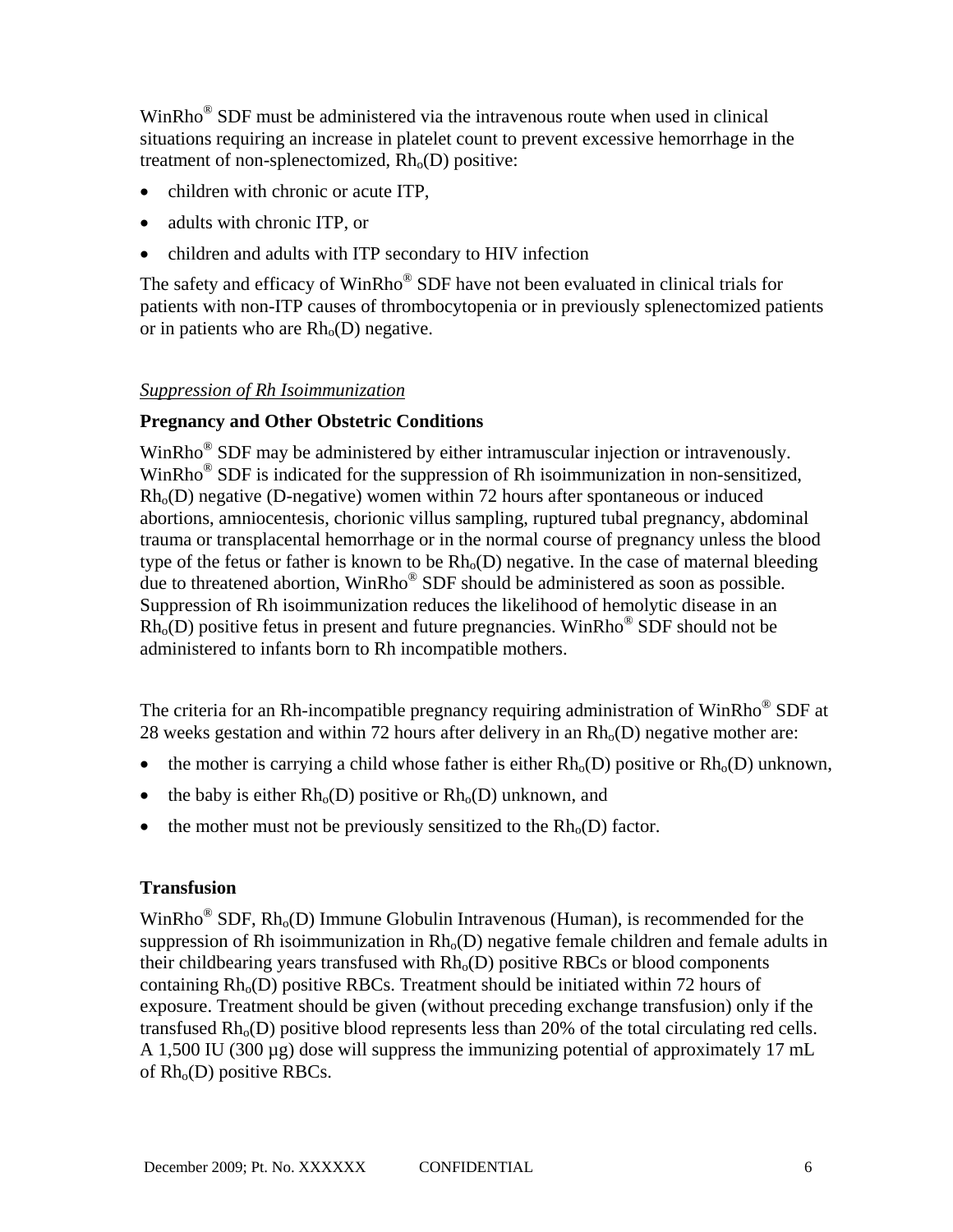WinRho<sup>®</sup> SDF,  $Rh<sub>o</sub>(D)$  Immune Globulin Intravenous (Human), is not indicated for use as immunoglobulin replacement therapy for immune globulin deficiency syndromes. It should not be used for the treatment of ITP in  $Rh<sub>o</sub>(D)$  negative or splenectomized individuals; efficacy in these patients has not been demonstrated.

## **CONTRAINDICATIONS**

- **Do not use WinRho SDF in patients with known anaphylactic or severe hypersensitivity responses to human immune globulin products**
- **Do not use WinRho® SDF in patients with autoimmune hemolytic anemia**
- **Do not used WinRho® SDF in patients with pre-existing hemolysis or in patients at high risk for hemolysis**
- **Do not use WinRho® SDF in patients who are IgA deficient with antibodies against IgA**
- Do not use WinRho SDF in infants for the suppression of isoimmunization,  $Rh_0(D)$

### **WARNINGS**

## **INTRAVASCULAR HEMOLYSIS (IVH)**

**Intravascular hemolysis (IVH) leading to death has been reported in patients treated for immune thrombocytopenic purpura (ITP) with WinRho® SDF.** 

**IVH can lead to clinically compromising anemia and multi-system organ failure including acute respiratory distress symdrome (ARDS).** 

**Serious complications including severe anemia, acute renal insufficiency, renal failure and disseminated intravascular coagulation (DIC) have also been reported.** 

**Closely monitor patients treated with WinRho® SDF for ITP in a health care setting for at least eight hours after administration. Perform a dipstick urinalysis at baseline, 2 hours, 4 hours after administration and prior to the end of the monitoring period. Alert patients and monitor for signs and symptoms of IVH, including back pain, shaking chills, fever, and discolored urine or hematuria. Absence of theses signs and/or symptoms of IVH within eight hours do not indicate IVH cannot occur subsequently. If signs and/or symptoms of IVH are present or if IVH is suspected after WinRho administration, post-treatment laboratory tests should be performed including plasma hemoglobin.** 

#### **False high blood glucose levels**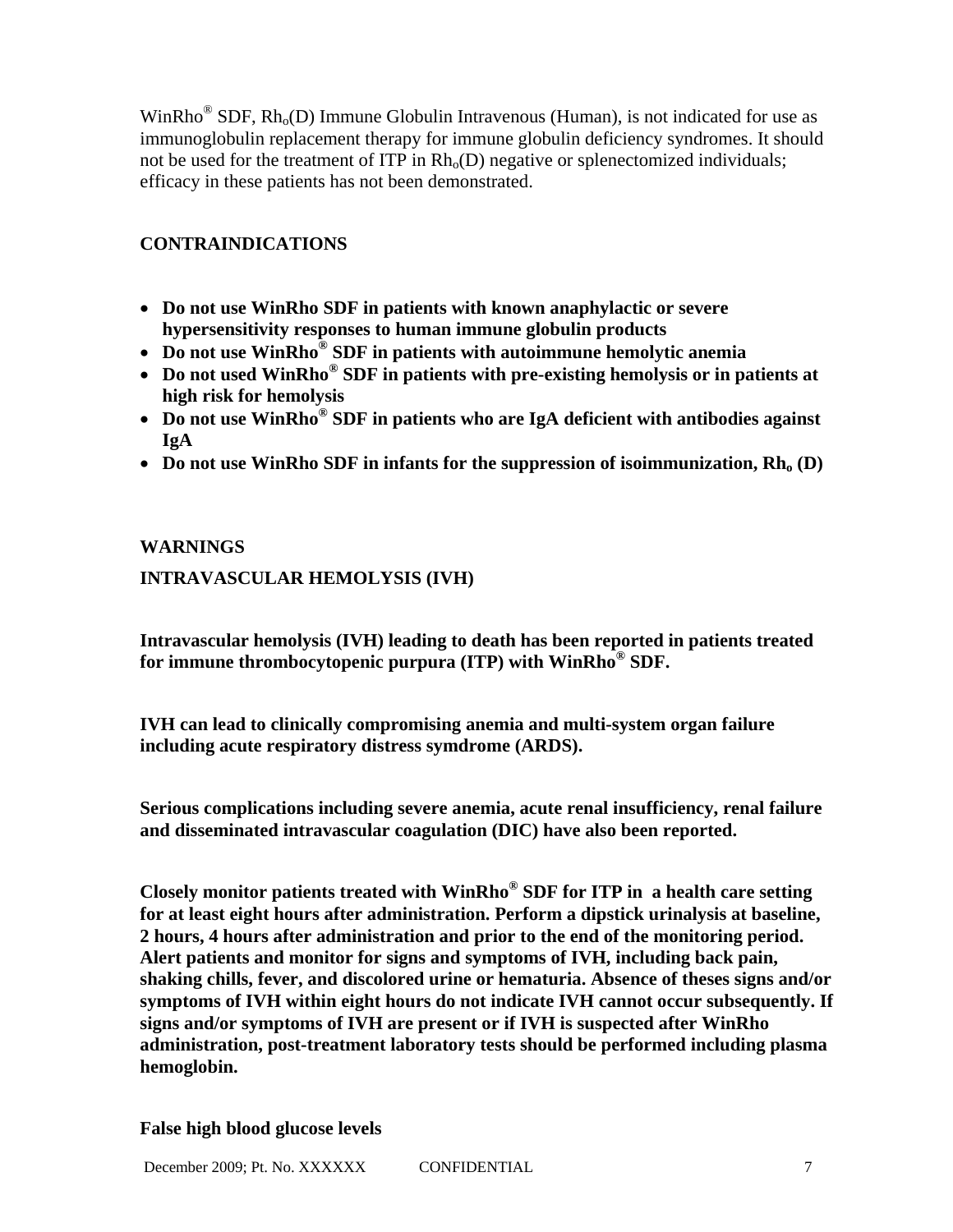The liquid formulation of WinRho® SDF contains maltose. Maltose in IVIG products **has been shown to give falsely high blood glucose levels in certain types of blood glucose testing systems (for example, by systems based on glucose dehydrogenase pyrroloquinolinequinone (GDH-PQQ) or glucose-dye-oxidoreductase methods). Due to the potential for falsely elevated glucose readings, only testing systems that are glucosespecific should be used to test or monitor blood glucose levels in patients receiving**  maltose-containing parenteral products, including WinRho<sup>®</sup> SDF Liquid.

**The product information of the blood glucose testing system, including that of the test strips, should be carefully reviewed to determine if the system is appropriate for use with maltose-containing parenteral products. If any uncertainty exists, contact the manufacturer of the testing system to determine if the system is appropriate for use with maltose-containing parenteral products.** 

### **Transmissible Infectious Agents**

WinRho<sup>®</sup> SDF is made from human plasma. Products made from human plasma may contain infectious agents, such as viruses, that can cause disease. The risk that such products will transmit an infectious agent has been reduced by screening plasma donors for prior exposure to certain viruses, by testing for the presence of certain current virus infections, and by inactivating and/or removing certain viruses [see DESCRIPTION]. Despite these measures, such products can still potentially transmit disease. Because this product is made from human blood, it may carry a risk of transmitting infectious agents, e.g., viruses and theoretically, the Creutzfeldt-Jakob disease (CJD) agent. ALL infections thought by a physician possibly to have been transmitted by this product should be reported by the physician or other healthcare provider to Baxter Healthcare Corporation, at 1-800-423-2090. The Physician should discuss the risks and benefits of this product with the patient.

## **PRECAUTIONS**

### **General**

### Hypersensitivity

Severe hypersensitivity reactions may occur [see CONTRAINDICATIONS]. In case of hypersensitivity discontinue WinRho<sup>®</sup> SDF infusion immediately and institute appropriate treatment. Medications such as epinephirine should be available for immediate treatment of acute hypersensitivity reactions.

WinRho SDF contains approximately 5 micrograms/mL IgA. Patients with known antibodies to IgA may have a greater risk of developing potentially severe hypersensitivity and anaphylactic reactions. WinRho SDF is contraindicated in patients with antibodies agains IgA and a history of hypersensitivity reaction [See CONTRAINDICATIONS]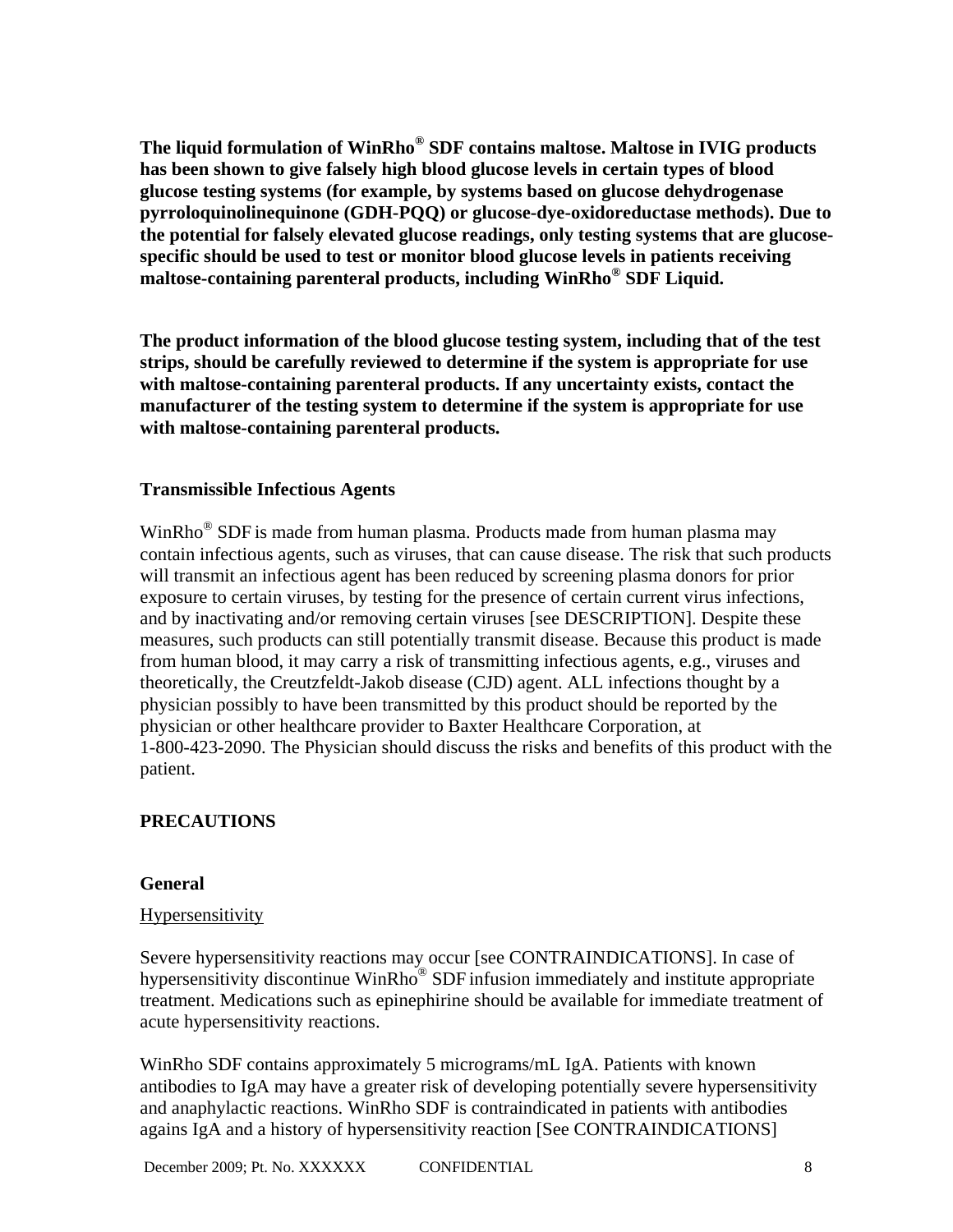## **Treatment of ITP**

### Renal Failure

Use of Immune Globulin Intravenous (IGIV) products, particularly those containing sucrose, have been reported to be associated with renal dysfunction, acute renal failure, osmotic nephropathy, and death . Patients at risk of acute renal failure include those with any degree of pre-existing renal insufficiency, diabetes mellitus, advanced age (above 65 years of age), volume depletion, sepsis, paraproteinemia, or receiving known nephrotoxic drugs. Win $Rho^{\circledR}$  SDF does not contain sucrose.

For patients at risk of renal dysfunction or failure, administer  $WinRho^@SDF$  at the minimum infusion rate practicable.

### Thrombotic Events

Thrombotiq events may occur following treatment with WinRho® SDF and other IGIV products . Patients at risk include those with a history of atherosclerosis, multiple cardiovascular risk factors, advanced age, impaired cardiac output, coagulation disorders, prolonged periods of immobilization, and/or known/suspected hyperviscosity.

Consider baseline assessment of blood viscosity in patients at risk for hyperviscosity, including those with cryoglobulins, fasting chylomicronemia/markedly high triacylglycerols (triglycerides), or monoclonal gammopathies. For patients judged to be a risk of developing thrombotic events, administer WinRho® SDF at the minimum rate of infusion practicable.

## Hemolysis

Although the mechanism of action of WinRho<sup>®</sup>SDF in the treatment of ITP is not completely understood, it is postulated that anti-D binds to the Rho(D) RBC resulting in formation of antibody-coated RBC complexes. Immune-mediated clearance of the antibodycoated RBC complexes would spare the antibody-coated platelets because of the preferential destruction of antibody-coated RBC complexes by the macrophages located in the reticuloendothelial system  $4, 5, 20$ . The side effect of this action is a decrease in hemoglobin levels (extravascular hemolysis). The pooled data from ITP clinical studies demonstrated a maximum decrease from baseline in hemoglobin levels of 1.2 g/dL within 7 days after administration of WinRho®SDF.

If the patient has lower than normal hemoglobin levels (less than  $10 \text{ g/dL}$ ), a reduced dose of 125 to 200 IU/kg (25 to 40 μg/kg) should be given to minimize the risk of increasing the severity of anemia in the patient. Alternative treatments should be used in patients with hemoglobin levels that are less than 8 g/dL due to the risk of increasing the severity of the anemia. [See DOSAGE AND ADMINISTRATION, Treatment of ITP].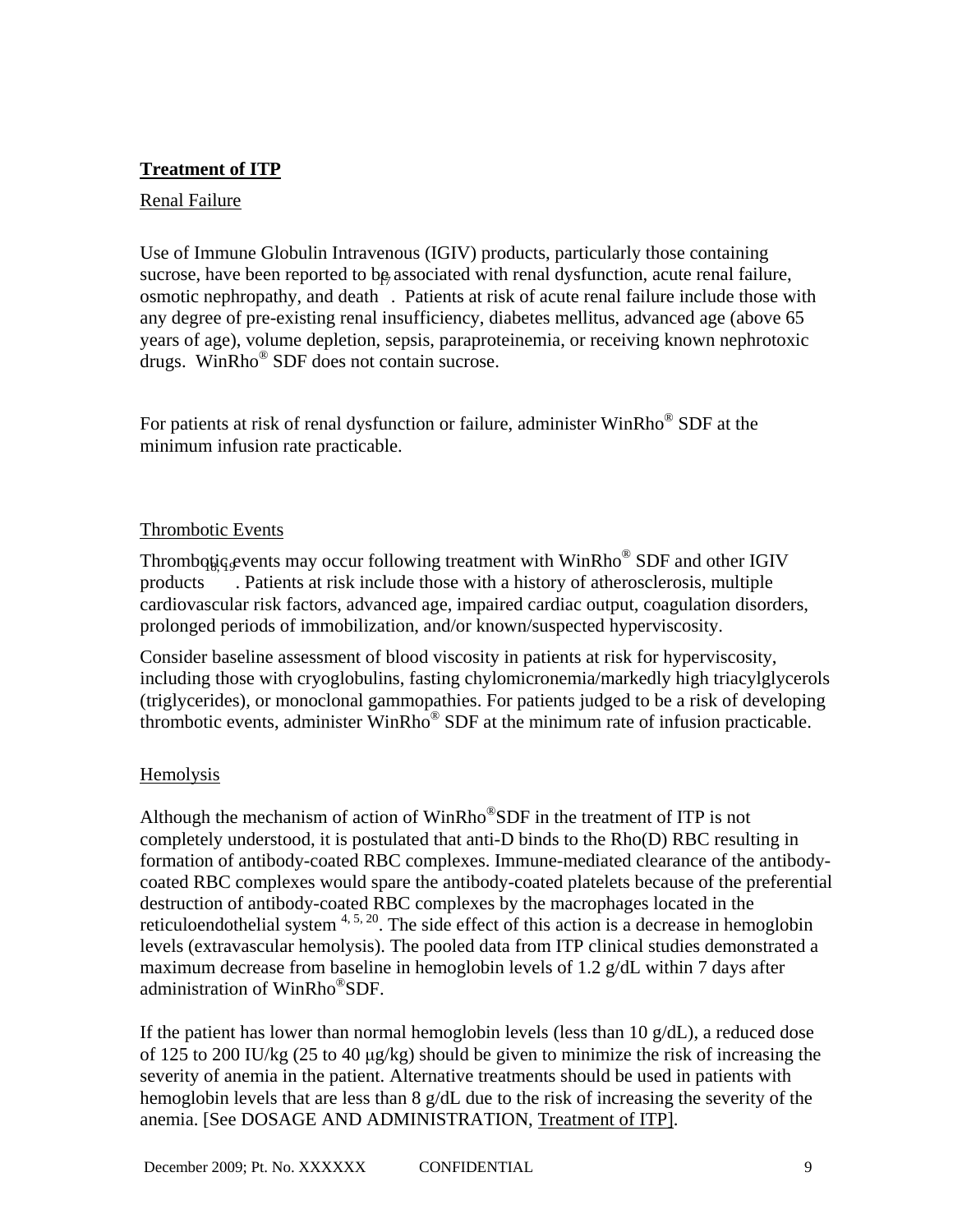Significant anemia may present with pallor, hypotension, or tachycardia while acute renal insufficiency may present with oliguria or anuria, edema and dyspnea. Patients with IVH who develop DIC may exhibit signs and symptoms of increased bruising and prolongation of bleeding time and clotting time which may be difficult to detect in the ITP population. Consequently the diagnosis of this serious complication of IVH is dependent on laboratory testing (see PRECAUTIONS: Laboratory tests). Previous uneventful administration of WinRho<sup>®</sup> SDF does not preclude the possibility of an occurrence of IVH and its complications following any subsequent administration of WinRho® SDF. ITP patients presenting with signs and/or symptoms of IVH and its complications after anti-D administration should have confirmatory laboratory testing that may include, but is not limited to, CBC (i.e. hemoglobin, platelet counts), haptoglobin, plasma hemoglobin, urine dipstick, assessment of renal function (i.e. BUN, serum creatinine), liver function (i.e. LDH, direct and indirect bilirubin) and DIC specific tests such as D-dimer or Fibrin Degradation Products (FDP) or Fibrin Split Products (FSP).

Patients should be **instructed to immediately report** symptoms of back pain, shaking, fever, discolored urine, decreased urine output, sudden weight gain, fluid retention/edema and/or shortness of breath to their physicians.

If ITP patients are to be transfused,  $Rh_0(D)$  negative red blood cells (PRBCs) should be used so as not to exacerbate ongoing hemolysis. Platelet products may contain up to 5.0 mL of RBCs, thus caution should likewise be exercised if platelets from  $Rh_o(D)$  positive donors are transfused.

## Transfusion-related Acute Lung Injury

Noncardiogenic pulmonary edema may occur in patients following IGIV treatment . 21 TRALI is characterized by severe respiratory distress, pulmonary edema, hypoxemia, normal left ventricular function, and fever. Symptoms typically appear within 1 to 6 hours following treatment.

Monitor patients for pulmonary adverse reactions. If TRALI is suspected, perform appropriate tests for the presence of anti-neutrophil antibodies in both the product and the patient's serum [see PRECAUTIONS: Laboratory Tests].

TRALI may be managed using oxygen therapy with adequate ventilatory support.

## **Information for Patients**

## *ITP*

Instruct patients being treated with WinRho® SDF for ITP **to immediately report** symptoms of intravascular hemolysis including back pain, shaking chills, fever, discolored urine, decreased urine output, sudden weight gain, fluid retention/edema, and/or shortness of breath to their physicians.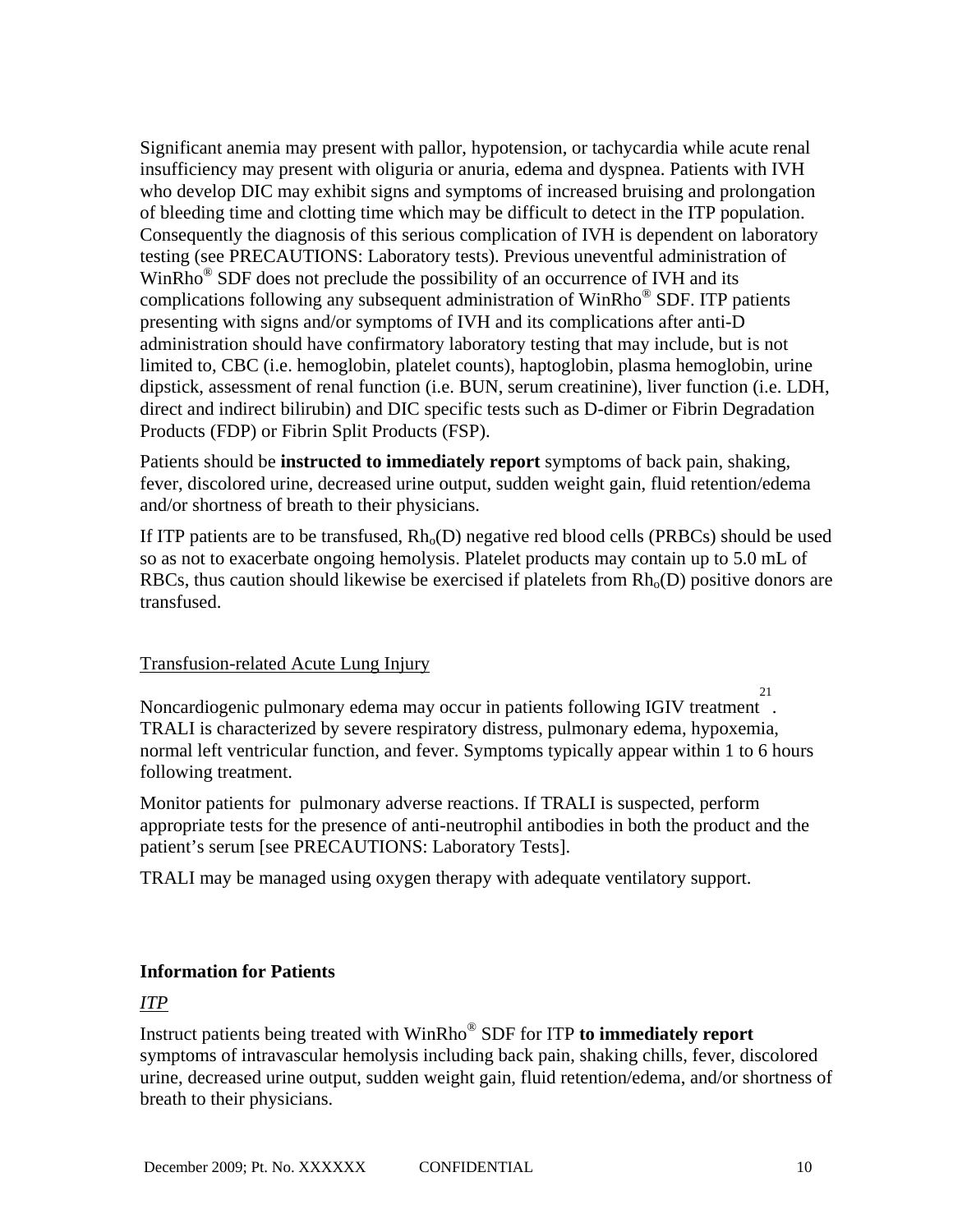Prior to discharge, instruct patients to continue self-monitor for the signs and symptoms of IVH over 72 hours, especially for discoloration of urine, and to seek medical attention immediately in the event that signs/symptoms of IVH occur following  $WinRho^@SDF$ administration.

## *ITP and Suppression of Rh Isoimmunization*

Inform patients of the early signs of hypersensitivity reactions to WinRho® SDF including hives, generalized urticaria, chest tightness, wheezing, hypotension, and anaphylaxis and advise them to notify their physician if they experience these symptoms.

## **Laboratory Tests**

## *ITP*

For all ITP patients, blood type, blood count, reticulocyte count, DAT and dipstick urinalysis are recommended before deciding to treat patients with WinRho<sup>®</sup> SDF. In patients with evidence of hemolysis or patients at risk of hemolysis, other treatments should be used (see WARNINGS).

Patients administered WinRho SDF are closely monitored for at least 8 hours post administration and a dipstick urinalysis is performed at baseline, 2 hours, 4 hours after administration and prior to the end of the monitoring period.

If signs and/or symptoms of IVH and its complications are present after anti-D administration, appropriate confirmatory laboratory testing should be done that may include, but is not limited to, CBC (i.e. hemoglobin, platelet counts), haptoglobin, plasma hemoglobin, urine dipstick, assessment of renal function (i.e. BUN, serum creatinine), liver function (i.e. LDH, direct and indirect bilirubin) and DIC specific tests such as D-dimer or Fibrin Degradation Products (FDP) or Fibrin Split Products (FSP).

Periodic monitoring of renal function and urine output is particularly important in patients judged to be at an increased risk of developing acute renal failure [see PRECAUTIONS]. Assess renal function in these at-risk patients, including measurement of BUN and serum creatinine, before the initial infusion of WinRho® SDF and at appropriate intervals thereafter.

If TRALI is suspected, appropriate tests should be performed for the presence of antineutrophil antibodies in both the product and patient serum [see PRECAUTIONS].

## *Suppression of Rh Isoimmunization*

WinRho<sup>®</sup> SDF should not be administered to  $Rh_0(D)$  negative individuals who are Rh immunized as evidenced by an indirect antiglobulin (Coombs') test revealing the presence of anti- $Rh<sub>o</sub>(D)$  (anti-D) antibody.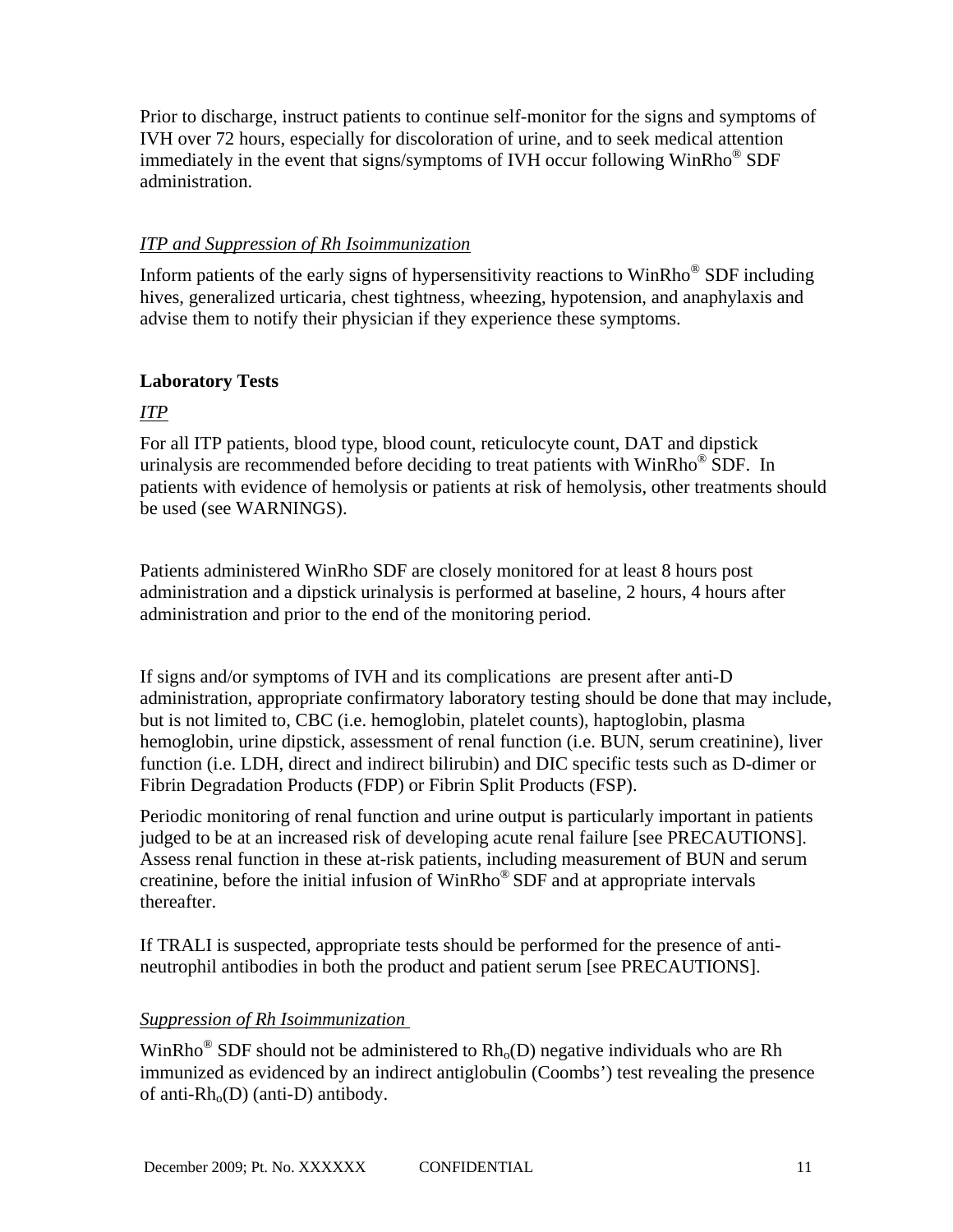A large fetomaternal hemorrhage late in pregnancy or following delivery may cause a weak mixed field positive  $D^u$  test result. Such an individual should be assessed for a large fetomaternal hemorrhage and the dose of WinRho® SDF adjusted accordingly. The presence of passively administered anti- $Rh_0(D)$  in maternal or fetal blood can lead to a positive direct antiglobulin (Coombs') test. If there is an uncertainty about the father's Rh group or immune status, WinRho® SDF should be administered to the mother.

## **Drug Interactions**

## *Treatment of ITP and Suppression of Rh Isoimmunization*

Administration of WinRho® SDF concomitantly with other drugs has not been evaluated. Other antibodies contained in WinRho® SDF may interfere with the response to live virus vaccines such as measles, mumps, polio or rubella. Therefore, immunization with live vaccines should not be given within 3 months after  $WinRho^@$  SDF administration.

## **Drug/Laboratory Test Interactions**

WinRho® SDF contains trace amounts of anti-A, anti-B, anti-C, anti-E and other blood group antibodies (for example, anti-Duffy, anti-Kidd (anti-JK<sup>a</sup>) antibodies)<sup>22</sup> that may be detectable in direct and indirect antiglobulin (Coombs') tests obtained following WinRho®  $SDF$ ,  $Rh<sub>o</sub>(D)$  Immune Globulin Intravenous (Human), administration. Interpretation of direct and indirect antiglobulin tests must be made in the context of the patient's underlying clinical condition and supporting laboratory data.

# **Pregnancy Category C**

## *Treatment of ITP and Suppression of Rh Isoimmunization*

Animal reproduction studies have not been conducted with WinRho® SDF. It is also not known whether WinRho<sup>®</sup> SDF can cause fetal harm when administered to a pregnant woman or can affect reproductive capacity. WinRho<sup>®</sup> SDF should be given to a pregnant woman only if clearly needed.

# **Geriatric Use**

Clinical studies of WinRho® SDF did not include sufficient numbers of subjects aged 65 and over to determine whether they respond differently from younger subjects. Other reported clinical experience suggests that patients of advanced age (age over 65) with co-morbid conditions such as active infection (including HCV), hematological malignancies (including non-Hodgkin's lymphoma, Hodgkin's disease or Chronic Lymphocytic Leukemia), autoimmune disorders (SLE, antiphosholipid syndrome, and autoimmune hemolytic anemia) may be at an increased risk of developing acute haemolytic reactions such as IVH. Patients receiving doses in excess of 300 IU/kg of WinRho® SDF may also be at an increased risk of developing increased hemolysis. Fatal outcomes associated with IVH and its complications have occurred **most frequently** in patients of advanced age (age over 65) with co-morbid conditions.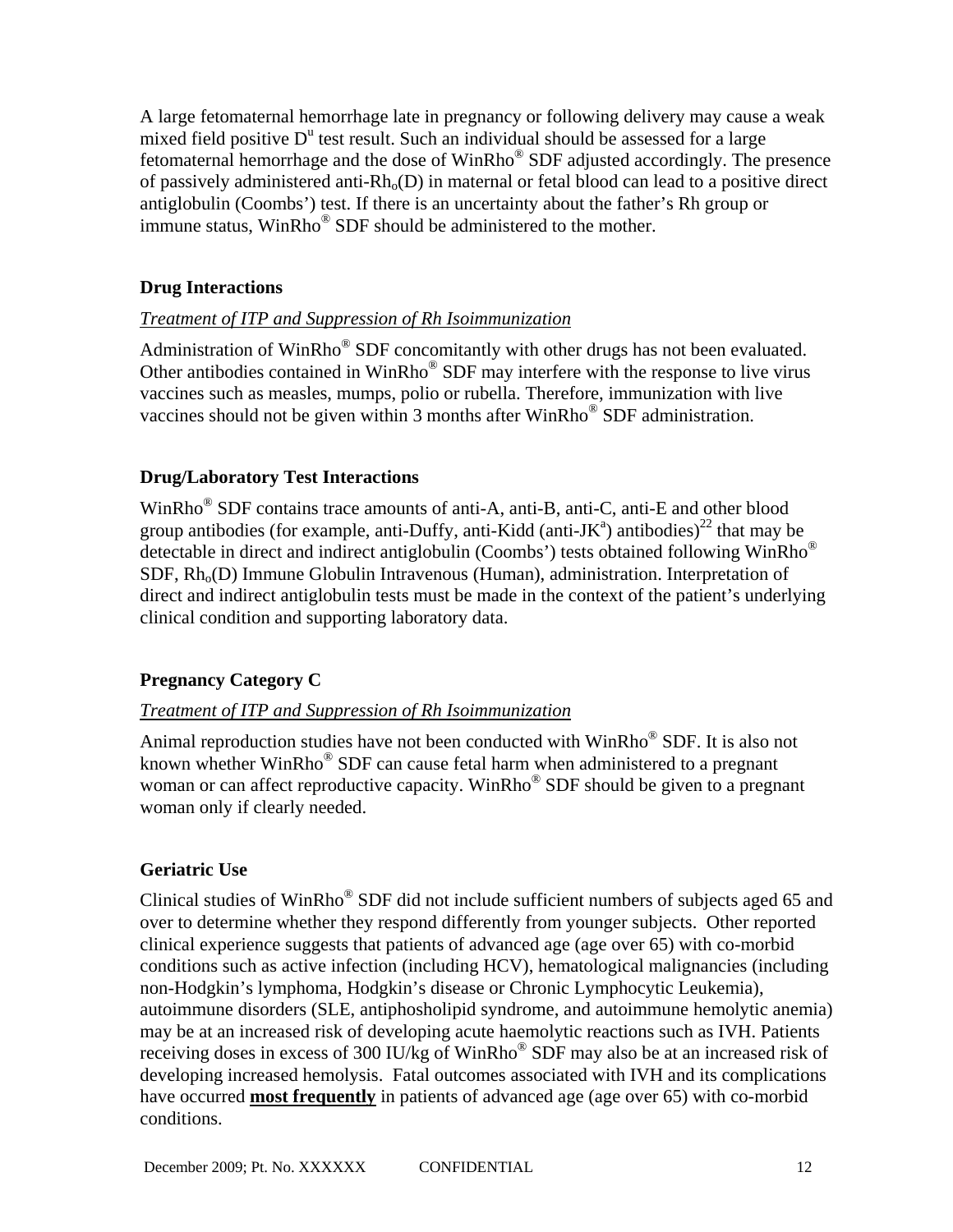In general, caution should be used in dose selection for an elderly patient, with consideration given to starting at the low end of the dosing range, reflecting the greater frequency of decreased hepatic, renal, or cardiac function, and of concomitant disease or other drug therapy.

### **ADVERSE REACTIONS**

The most serious adverse reactions have been observed in patients receiving WinRho<sup>®</sup> SDF for treatment of ITP. These include: intravascular hemolysis (IVH), clinically compromising anemia, acute renal insufficiency, DIC, and death. [See WARNINGS.]

The most common adverse reactions observed for **all** indications are: headaches, chills, fevers, asthenia, pallor, diarrhea, nausea, vomiting, arthralgia, myalgia, dizziness, hyperkinesia, abdominal or back pain, hypotension, hypertension, increased LDH, somnolence, vasodilation, pruritus, rash and sweating. All adverse reactions listed occurred in ≤2% of WinRho<sup>®</sup> doses administered in clinical trials.

The following sections describe the adverse drug reactions observed during clinical studies for each of the labelled indications. Because clinical studies are conducted under widely varying conditions, adverse reaction rates observed in the clinical trials of a specific drug product cannot be directly compared to rates in clinical trials of another drug, and may not reflect rates observed in practice.

## *Treatment of ITP*

In clinical trials of subjects (n=161) with childhood acute ITP, adults and children with chronic ITP, and adults and children with ITP secondary to HIV,  $60/848$  (7%) of WinRho<sup>®</sup> infusions had at least one adverse reaction, with no adverse drug reactions reported in more than 2% of infusions. The most common adverse reactions were headache (19 infusions; 2%), chills (14 infusions; <2%), and fever (nine infusions; 1%), which are expected adverse drug reactions following intravenous administration of human immune globulins.

WinRho<sup>®</sup> SDF, Rh<sub>o</sub>(D) Immune Globulin Intravenous (Human), is administered to Rh<sub>o</sub>(D) positive patients with ITP. Therefore, side effects related to the destruction of  $Rh_0(D)$ positive red blood cells, most notably a decreased hemoglobin, can be expected. In four clinical trials of patients treated with the recommended initial intravenous dose of 250 IU/kg (50  $\mu$ g/kg), the mean maximum decrease in hemoglobin was 1.70 g/dL (range:  $+0.40$  to  $-6.1$  g/dL). At a reduced dose, ranging from 125 to 200 IU/kg (25 to 40  $\mu$ g/kg), the mean maximum decrease in hemoglobin was 0.81 g/dL (range:  $+0.65$  to  $-1.9$  g/dL). Only 5/137 (3.7%) of patients had a maximum decrease in hemoglobin of greater than 4 g/dL (range:  $-4.2$  to  $-6.1$  g/dL).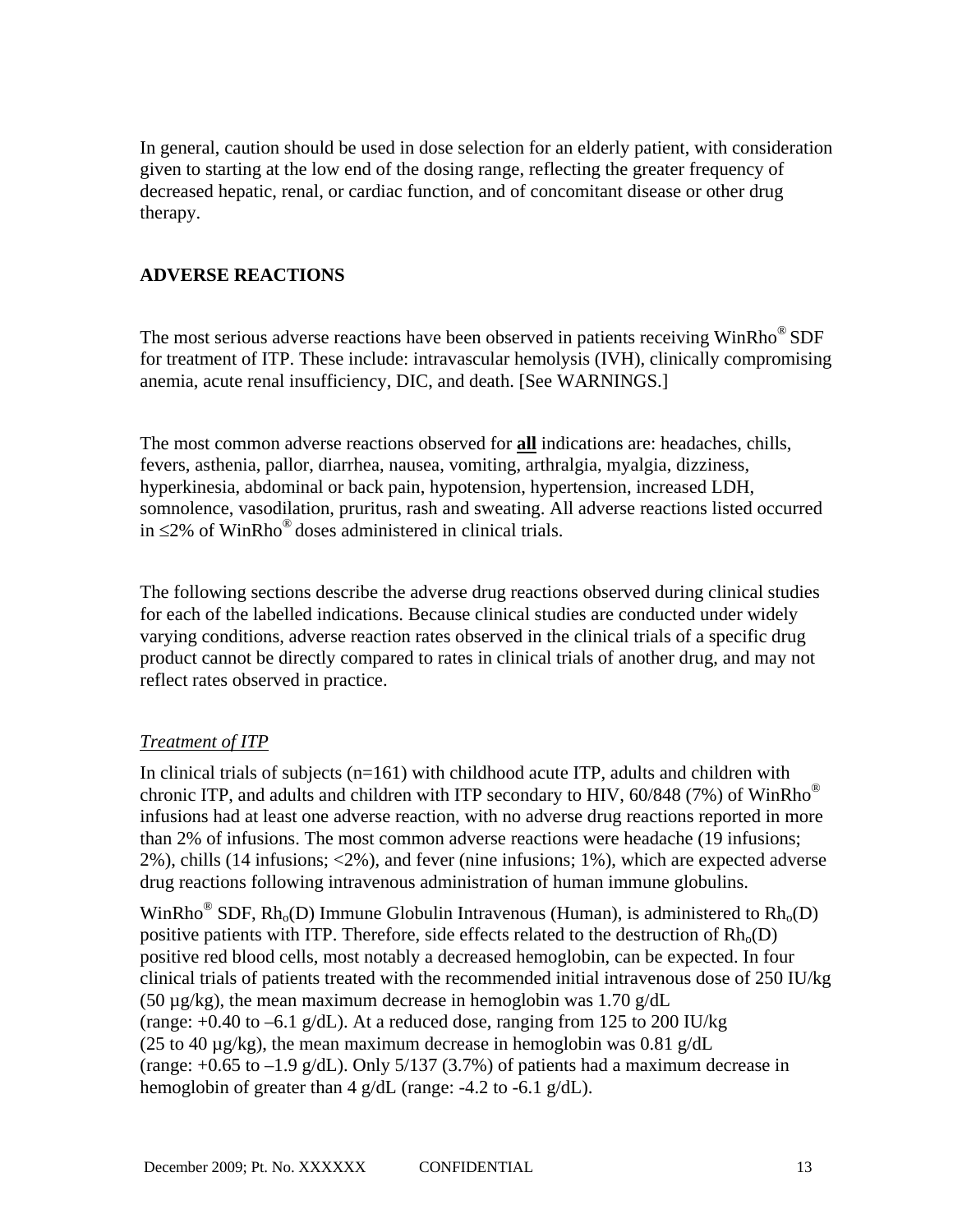The mean maximum decrease in hemoglobin in patients who were not transfused with PRBCs was 3.7 g/dL (range: 0.0-7.6 g/dL). Transfusions for treatment-associated anemia were administered within hours to days of the onset of IVH and consisted of between 1-6 units of PRBCs. Acute renal insufficiency was noted within 2 to 48 hours of the onset of IVH. The mean maximum increase in serum creatinine was 3.5 mg/dL (range: 0.8-10.3 mg/dL) and occurred within 2-9 days. The renal insufficiency in all surviving patients resolved with medical management, including dialysis, within 4-23 days.

### *Suppression of Rh Isoimmunization*

Adverse reactions to  $Rh_0(D)$  Immune Globulin Intravenous (Human) are rare in  $Rh_0(D)$ negative individuals  $(<0.1\%)^{23}$ . In the clinical trial of 1,186 Rh<sub>0</sub>(D) negative pregnant women, no adverse reactions were reported to  $Rh<sub>o</sub>(D)$  IGIV.

## **Post-marketing**

### *ITP*

The following post-marketing adverse reactions are reported voluntarily from a population of uncertain size; hence, it is not possible to estimate their frequency. These adverse reactions are classified by system organ class.

## **Intravascular hemolysis (IVH) leading to death has been reported in patients treated for immune thrombocytopenic purpura (ITP) with WinRho® SDF.**

**Serious complications including severe anemia, acute renal insufficiency, renal failure and disseminated intravascular coagulation (DIC) have also been reported.** 

**Blood and lymphatic system disorders:** Intravascular hemolysis, Disseminated intravascular coagulation, Hemoglobinemia

**Cardiac disorders:** Cardiac arrest, Cardiac failure, Myocardial infarction, Tachycardia **Gastrointestinal disorders:** Nausea

**General disorders and administration site conditions:** Chest pain, Fatigue, Edema **Hepatobiliary disorders:** Jaundice

**Immune system disorders:** Anaphylactic reaction, Hypersensitivity

**Musculoskeletal and connective tissue disorders:** Myalgia, Muscle spasm, Pain in extremities

**Renal and urinary disorders:** Renal failure, Renal impairment, Anuria, Chromaturia, Hemoglobinuria, Hematuria

**Respiratory, thoracic, and mediastinal disorders:** Acute respiratory distress syndrome, Transfusion related acute lung injury

**Skin and subcutaneous tissue disorders:** Hyperhidrosis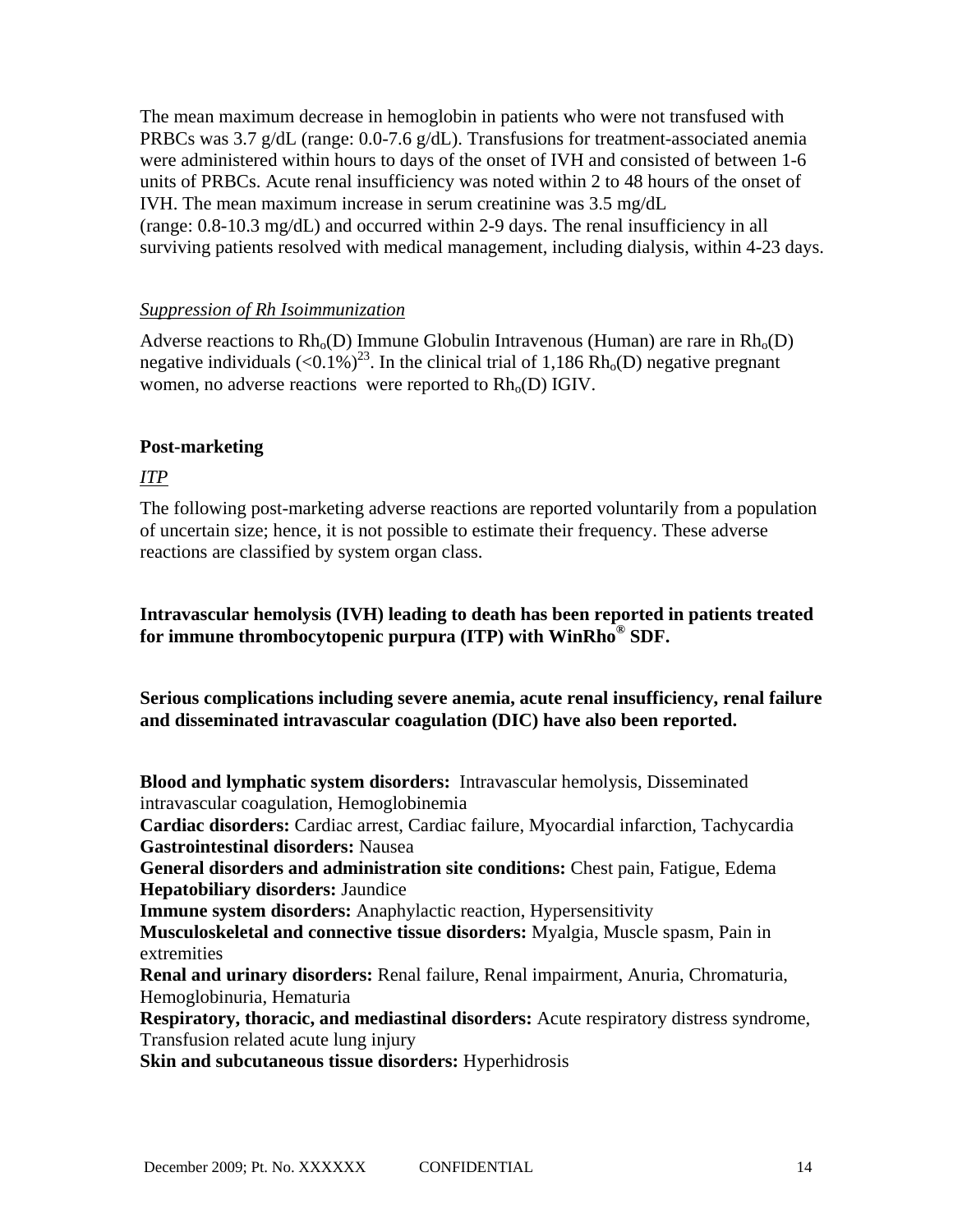### *Suppression of Rh Isoimmunization*

The following post-marketing adverse reactions are reported voluntarily from a population of uncertain size; hence, it is not possible to estimate their frequency. These adverse reactions are classified by system organ class.

**General disorders and administration site conditions:** Injection site reactions (includes induration, pruitus or swelling at injection site) **Immune system disorders:** Hypersensitivity, Anaphylactic reaction **Skin and subcutaneous tissue disorders:** Pruritus, Rash

Healthcare professionals should report serious adverse reactions following the administration of WinRho® SDF to Baxter Healthcare Corporation at 1-800-423-2090 or FDA's MedWatch reporting system by phone (1-800-FDA-1088).

## **OVERDOSAGE**

## *Treatment of ITP and Suppression of Rh Isoimmunization*

In post marketing spontaneous reporting, there has been a limited number of medication error reports related to dosage calculations in which higher doses than that recommended for WinRho® SDF were administered. These calculation errors arose due to confusion between  $\mu$ g and IU (1  $\mu$ g = 5 IU), confusion between kilograms and pounds and miscalculation of required dosage following a large feto-maternal hemorrhage. Adverse reactions reported in ITP patients have included chills, fever, headache and larger hemoglobin decreases while no hemolytic reactions were reported in suppression of Rh isoimmunization patients. In one ITP case report that involved an overdose due to confusion between µg and IU, a patient with significant co-morbidities developed IVH and had a fatal outcome. In the event of overdose patients should be monitored closely for signs and symptoms of hemolysis and the treatment should be symptomatic and supportive.

## **DOSAGE AND ADMINISTRATION**

Parenteral products such as WinRho<sup>®</sup> SDF should be inspected for particulate matter and discoloration prior to administration. Use the product within 12 hours of reconstitution. Discard any unused portion.

## **Preparation and Handling**

Reconstitution of Lyophilized Powder

Aseptically reconstitute the product shortly before use with the supplied Sterile Diluent as described in Table 1 below. Discard unused portion of diluent. Inject the diluent slowly onto the inside wall of the vial and gently swirl until dissolved. **Do not shake.**

Table 1: Reconstitution of WinRho® SDF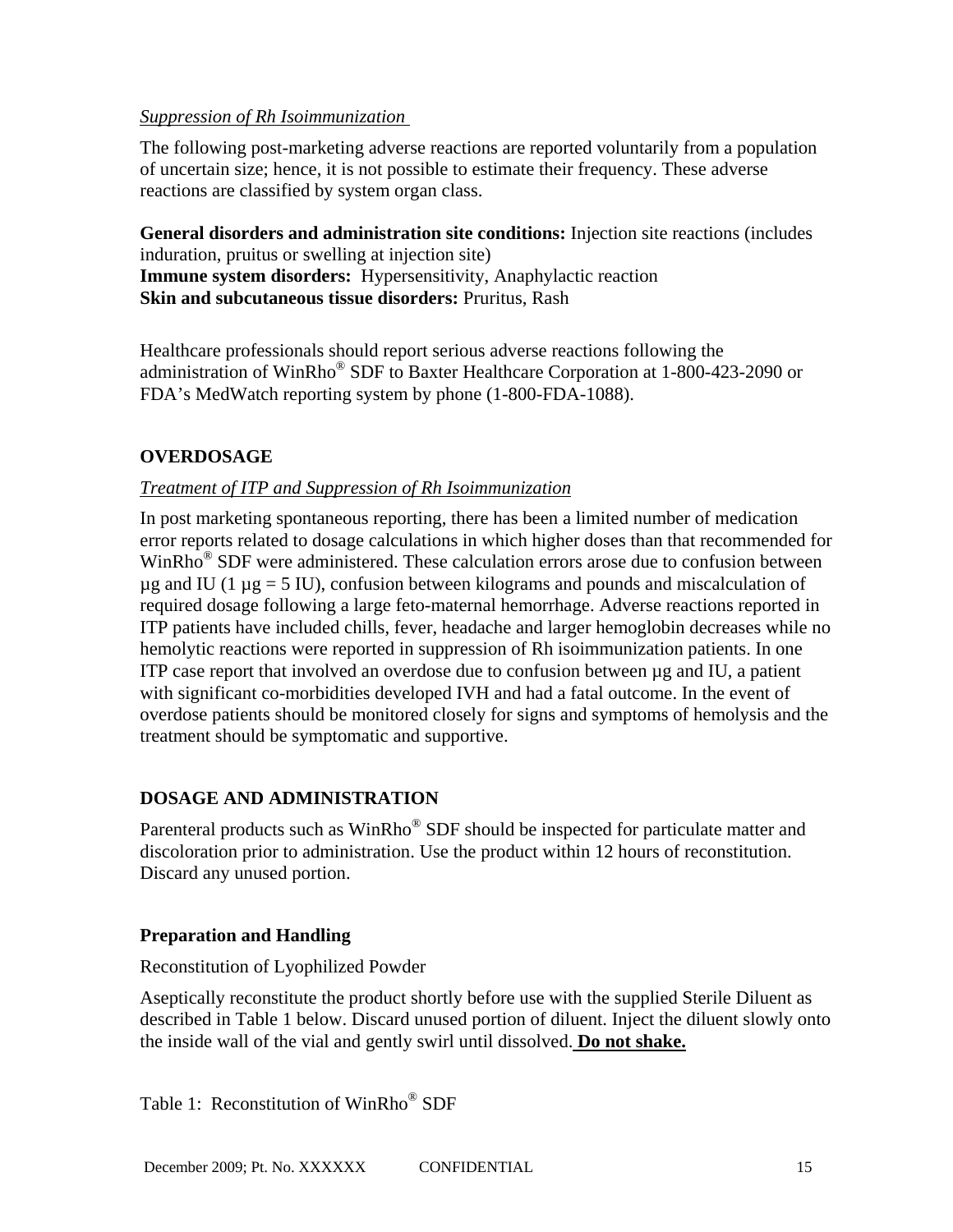| <b>Vial Size</b>         | Volume of Diluent to be added to Vial |                         |  |
|--------------------------|---------------------------------------|-------------------------|--|
|                          | Intravenous Injection                 | Intramuscular Injection |  |
| 600 IU $(120 \,\mu g)$   | $2.5$ mL                              | $1.25$ mL               |  |
| $1,500$ IU (300 µg)      | $2.5$ mL                              | $1.25$ mL               |  |
| 5,000 IU $(1,000 \mu g)$ | $8.5$ mL                              | $8.5 \text{ mL}^*$      |  |

\* Administer in divided doses at several sites.

Liquid WinRho® SDF

There is no reconstitution required. Table 2 describes the target fill volumes for each of the dosage sizes for the liquid presentation of WinRho® SDF.

| Table 2: Liquid WinRho <sup>®</sup> SDF Dosage size and target fill volumes |  |  |  |  |  |  |  |  |  |
|-----------------------------------------------------------------------------|--|--|--|--|--|--|--|--|--|
|-----------------------------------------------------------------------------|--|--|--|--|--|--|--|--|--|

| <b>Vial Size</b>           | <b>Target Fill Volume</b> |
|----------------------------|---------------------------|
| 600 IU $(120 \,\mu g)$     | $0.5$ mL                  |
| $1,500$ IU (300 µg)        | $1.3 \text{ mL}$          |
| $2,500$ IU $(500 \,\mu g)$ | $2.2$ mL                  |
| 5,000 IU $(1,000 \mu g)$   | $4.4 \text{ mL}$          |
| 15,000 IU $(3,000 \mu g)$  | $13.0$ mL                 |

**Note:** The entire contents of the vial should be removed to obtain the labeled dosage of WinRho<sup>®</sup> SDF,  $Rh<sub>o</sub>(D)$  Immune Globulin Intravenous (Human). If partial vials are required for dosage calculation, the entire contents of the vial should be withdrawn to ensure accurate calculation of the dosage requirement.

# **Treatment of ITP**

## **Intravenous use only.**

The entire dose of WinRho® SDF may be injected into a suitable vein as rapidly as over three to five minutes. WinRho<sup>®</sup> SDF should be administered separately from other drugs.

*Initial Dosing:* After confirming that the patient is  $Rh_0(D)$  positive, an initial dose of 250 IU/kg (50 µg/kg) body weight, given as a single injection, is recommended for the treatment of ITP. The initial dose may be administered in two divided doses given on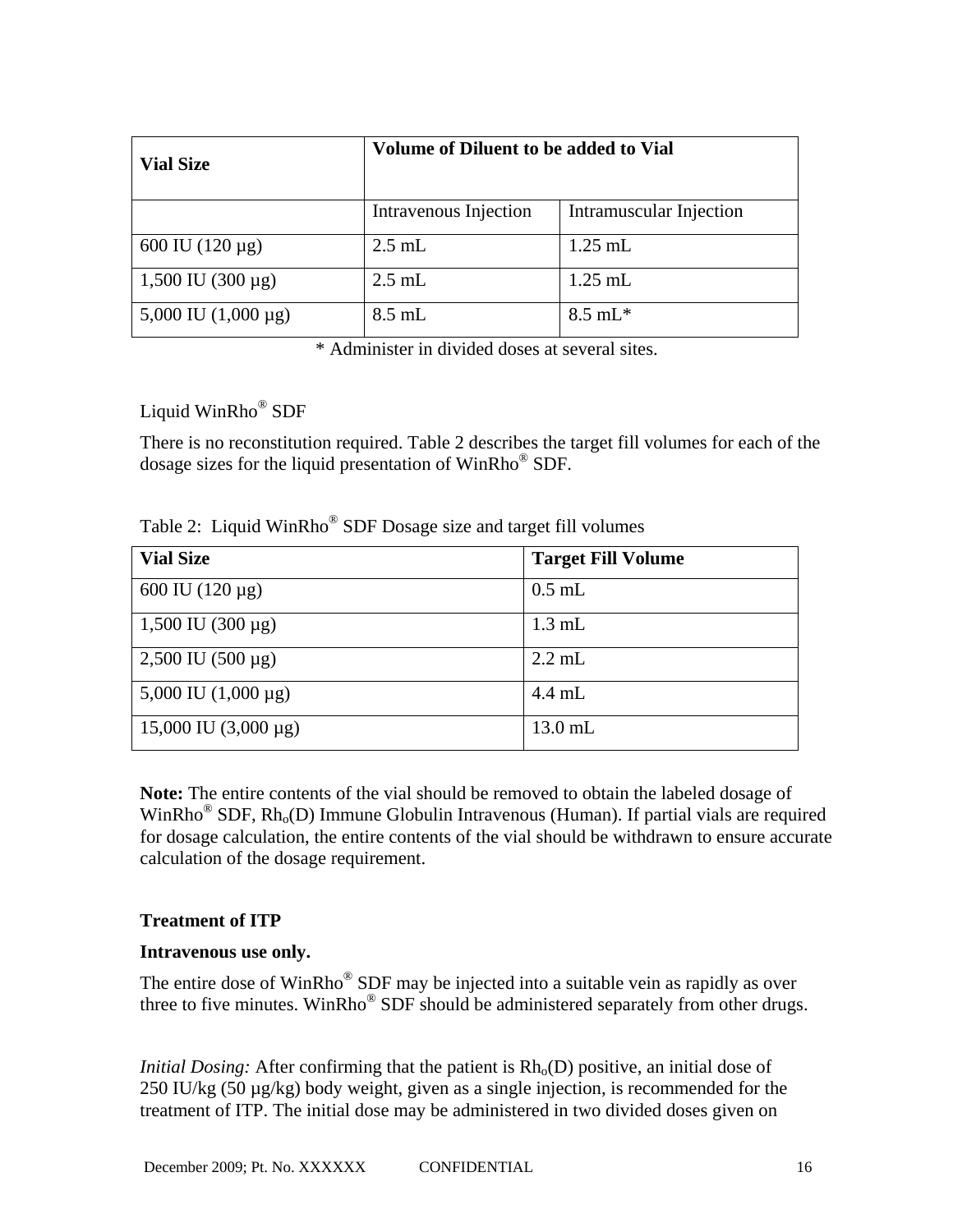separate days, if desired. If the patient has a hemoglobin level less than 10 g/dL, a reduced dose of 125 to 200 IU/kg (25 to 40 µg/kg) should be given to minimize the risk of increasing the severity of anemia in the patient. All patients should be monitored to determine clinical response by assessing platelet counts, red cell counts, hemoglobin, and reticulocyte levels [see PRECAUTIONS, *Treatment of ITP*].

*Subsequent Dosing:* If subsequent therapy is required to elevate platelet counts, an intravenous dose of 125 to 300 IU/kg (25 to 60  $\mu$ g/kg) body weight of WinRho<sup>®</sup> SDF is recommended. The frequency of dosing and the dose used in maintenance therapy should be determined by the patient's clinical response by assessing platelet counts, red cell counts, hemoglobin, and reticulocyte levels.

If a patient responded to initial dose with a satisfactory increase in platelets:

Maintenance Therapy:

Dosing (125-300 IU/kg (25-60  $\mu$ g/kg)) individualized based on platelet and Hgb levels.

If patient did not respond to initial dose, administer a subsequent dose based on Hgb:

If Hgb between 8-10 g/dL, redose between  $125-200$  IU/kg  $(25-40 \mu g/kg)$ .

If Hgb >10 g/dL, redose between 250-300 IU/kg (50-60 µg/kg).

If Hgb <8 g/dL, alternative treatments should be used.

The following equations are provided to determine the dosage and number of vials needed for the treatment of ITP:

- weight in  $\text{lbs.}/2.2083 = \text{weight}$  in kg
- weight in kg X selected IU ( $\mu$ g) dosing level = dosage
- dosage / vial size  $=$  number of vials needed

Safety and efficacy of WinRho® SDF in the treatment of ITP at doses exceeding 300 IU/kg (60µg/kg) has not been established.

### **Suppression of Rh Isoimmunization**

### **Intravenous or intramuscular use.**

For intravenous administration the entire dose of WinRho® SDF may be injected into a suitable vein as rapidly as over three to five minutes. WinRho<sup>®</sup> SDF should be administered separately from other drugs.

For intramuscular administration, administer into the deltoid muscle of the upper arm or the anterolateral aspects of the upper thigh. Due to the risk of sciatic nerve injury, the gluteal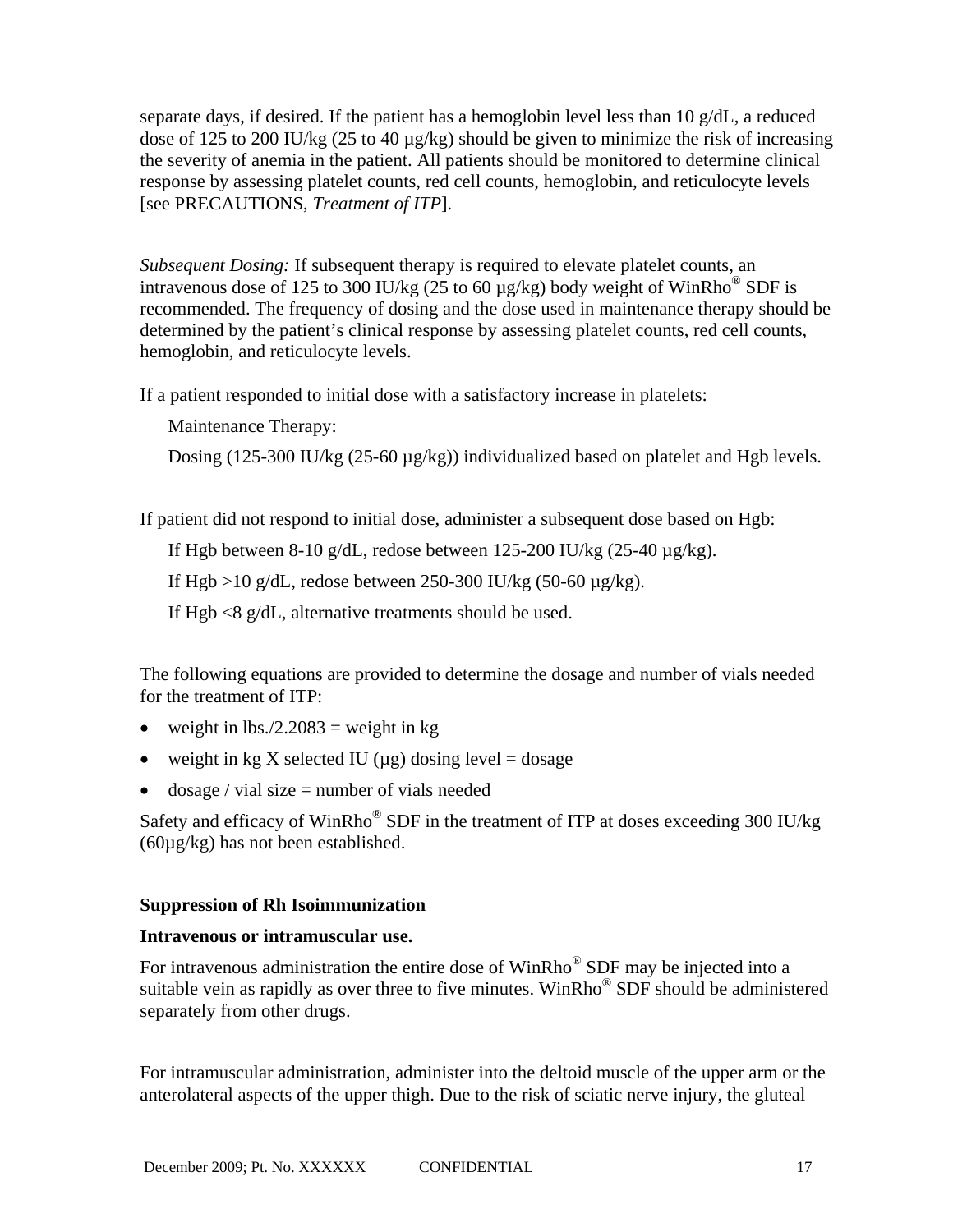region should not be used as a routine injection site. If the gluteal region is used, use only the upper, outer quadrant.

## *Pregnancy and other Obstetric Indications*

Table 3 provides dosing guidelines based on the condition being treated.

| <b>Indication</b>                                                                 | <b>Timing of Administration</b> | <b>Dose</b>            |
|-----------------------------------------------------------------------------------|---------------------------------|------------------------|
|                                                                                   |                                 | (Administer IM or IV)  |
| Rh-incompatible Pregnancy:                                                        |                                 |                        |
| Routine antepartum prophylaxis                                                    | 28 weeks gestation*             | $1,500$ IU (300 µg)    |
| Postpartum                                                                        | Within 72 hours of birth $**$   | 600 IU $(120 \,\mu g)$ |
| (if newborn Rh positive)                                                          |                                 |                        |
| <b>Obstetric Conditions:</b>                                                      |                                 |                        |
| Threatened abortion at any time.                                                  | Immediately                     | $1,500$ IU (300 µg)    |
| Amniocentesis and chorionic<br>villus sampling before 34 weeks<br>gestation       | Immediately after<br>procedure† | $1,500$ IU (300 µg)    |
| Abortion, amniocentesis, or any<br>other manipulation after 34<br>weeks gestation | Within 72 hours                 | 600 IU $(120 \,\mu g)$ |

| Table 3: Obstetric Indications and Recommended Dose |
|-----------------------------------------------------|
|-----------------------------------------------------|

\* If WinRho® SDF is administered early in the pregnancy, it is recommended that WinRho® SDF be administered at 12-week intervals in order to maintain adequate levels of passively acquired anti-Rh.

\*\* In the event that the Rh status of the baby is not known at 72 hours, WinRho® SDF should be administered to the mother at 72 hours after delivery. If more than 72 hours have elapsed, WinRho® SDF should not be withheld, but administered as soon as possible up to 28 days after delivery.

†Repeat every 12 weeks during pregnancy

## *Transfusion*

WinRho® SDF should be administered within 72 hours after exposure for treatment of incompatible blood transfusions or massive fetal hemorrhage.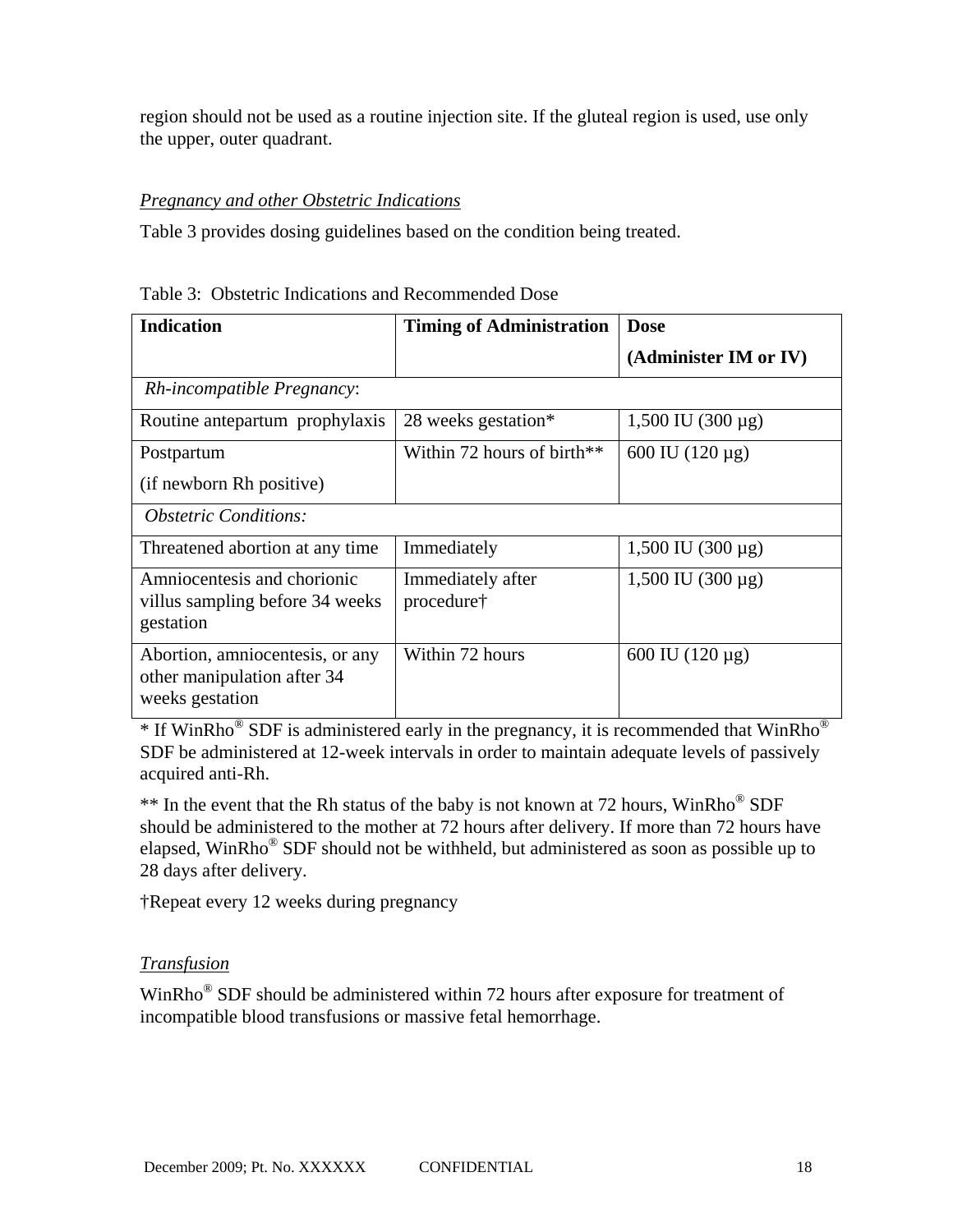| <b>Route of</b><br>Administration | <b>WinRho<sup>®</sup> SDF Dose</b> |                                  |  |
|-----------------------------------|------------------------------------|----------------------------------|--|
|                                   | If exposed to $Rh_0(D)$            | If exposed to $Rh_0(D)$          |  |
|                                   | Positive Whole Blood:              | <b>Positive Red Blood Cells:</b> |  |
| Intravenous                       | 45 IU $(9 \mu g)/mL$ blood         | 90 IU $(18 \mu g)/mL$ cells      |  |
| Intramuscular                     | 60 IU $(12 \mu g)/mL$ blood        | 120 IU $(24 \mu g)/mL$ cells     |  |

Administer 3,000 IU (600 µg) **every 8 hours via the intravenous route**, until the total dose, calculated from the above table, is administered.

Administer 6,000 IU (1,200 µg) **every 12 hours via the intramuscular route**, until the total dose, calculated from the above table, is administered.

# **HOW SUPPLIED**

WinRho<sup>®</sup> SDF,  $Rh_o(D)$  Immune Globulin Intravenous (Human), is available in packages containing:

# **Lyophilized Powder**

| <b>NDC Number</b> | <b>Contents</b>                                                                                                                                             |
|-------------------|-------------------------------------------------------------------------------------------------------------------------------------------------------------|
| 0944-2950-02      | A box containing a single dose vial of 600 IU (120 $\mu$ g) anti-Rh <sub>0</sub> (D)<br>IGIV, a single dose vial of Sterile Diluent, and a package insert   |
| 0944-2950-04      | A box containing a single dose vial of 1,500 IU (300 $\mu$ g) anti-Rh <sub>0</sub> (D)<br>IGIV, a single dose vial of Sterile Diluent, and a package insert |
| 0944-2950-06      | A box containing a single dose vial of $5,000$ IU (1000 $\mu$ g) anti-<br>$Rho(D)$ IGIV, a single dose vial of Sterile Diluent, and a package<br>insert     |

## **Liquid**

| <b>NDC</b> Number | <b>Contents</b>                                                                                                     |
|-------------------|---------------------------------------------------------------------------------------------------------------------|
| 0944-2967-01      | A box containing a single dose vial of 600 IU (120 $\mu$ g) anti-Rh <sub>0</sub> (D)<br>IGIV and a package insert   |
| 0944-2967-03      | A box containing a single dose vial of 1,500 IU (300 $\mu$ g) anti-Rh <sub>0</sub> (D)<br>IGIV and a package insert |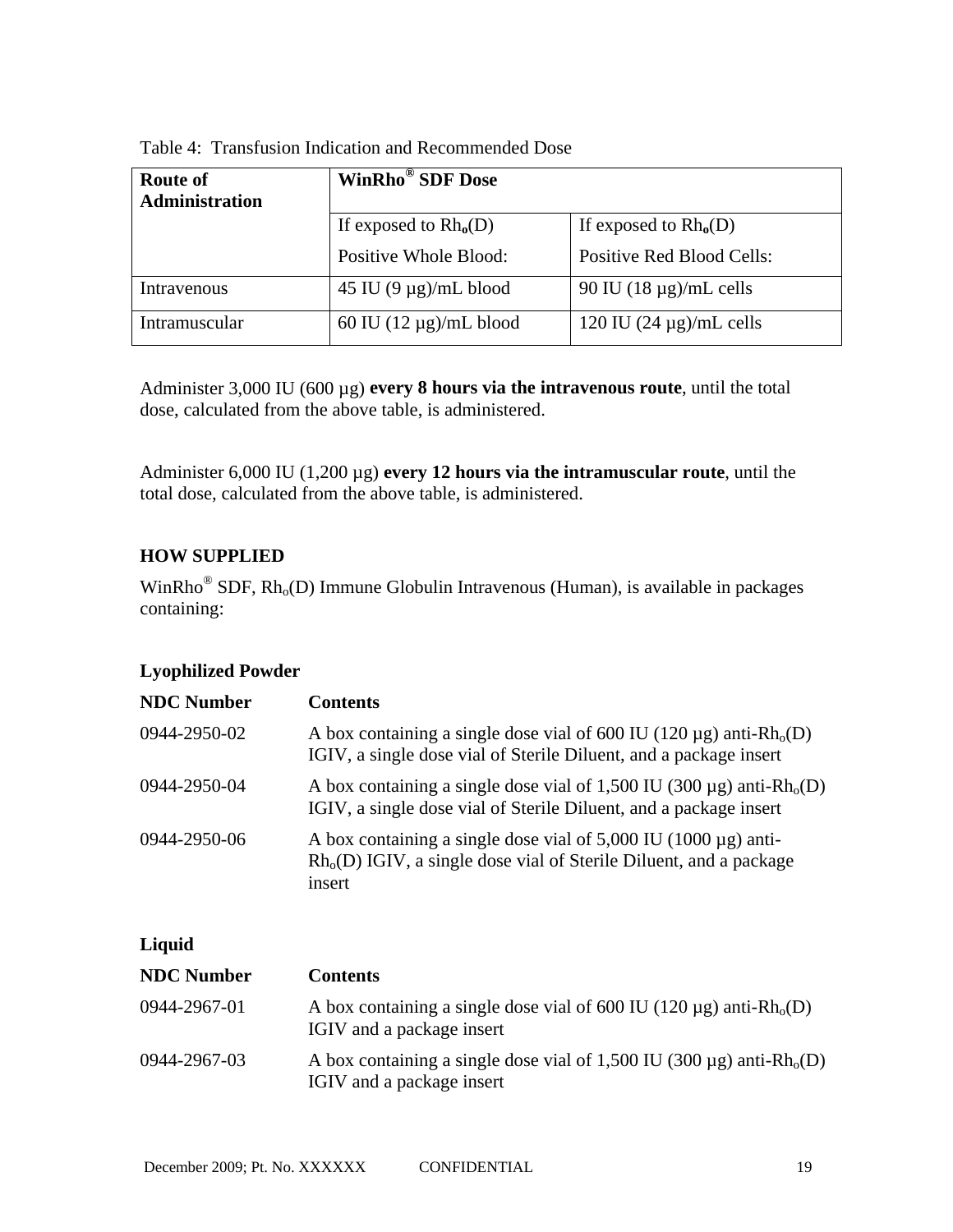| 0944-2967-07 | A box containing a single dose vial of 2,500 IU (500 $\mu$ g) anti-Rh <sub>0</sub> (D)<br>IGIV and a package insert |
|--------------|---------------------------------------------------------------------------------------------------------------------|
| 0944-2967-05 | A box containing a single dose vial of $5,000$ IU (1,000 $\mu$ g) anti-<br>$Rho(D)$ IGIV and a package insert       |
| 0944-2967-09 | A box containing a single dose vial of $15,000$ IU (3,000 µg) anti-<br>$Rho(D)$ IGIV and a package insert           |

### **STORAGE**

Store at 2 to 8°C (36 to 46°F). Do not freeze. Do not use after expiration date.

If the reconstituted product is not used immediately, store it at room temperature for no longer than 12 hours. Do not freeze the reconstituted product. Discard the product if not administered within 12 hours.

### **REFERENCES**

- 1. Bowman, JM, et al.: WinRho: Rh immune globulin prepared by ion exchange for intravenous use. *Can. Med. Assoc. J.* 1980; 123:1121-1125.
- 2. Horowitz, B: Investigations into the application of tri(n-butyl)phosphate/detergent mixtures to blood derivatives. Morgenthaler J (ed): *Virus Inactivation in Plasma Products, Curr. Stud. Hematol. Blood. Transfus*. 1989; 56:83-96.
- 3. Soluk L, et al.: Pathogen safety of intravenous Rh immunoglobulin liquid and other immune globulin products: enhanced nanofiltration and manufacturing process overview. *Am J Ther* 2008; 15:435-43.
- 4. Ballow, M: Mechanisms of action of intravenous immunoglobulin therapy and potential use in autoimmune connective tissue diseases. *Cancer*. 1991; 68:1430- 1436.
- 5. Kniker, WT: Immunosuppressive agents, γ-globulin, immunomodulation, immunization, and apheresis. *J. Aller. Clin. Immunol*. 1989; 84:1104-1106.
- 6. Bowman, JM: Suppression of Rh isoimmunization: a review. *Obstet. & Gynec.* 1978; 52:385-393.
- 7. Bowman, JM, and Pollock, JM: Failures of intravenous Rh immune globulin prophylaxis: An analysis of the reasons for such failures. *Trans. Med. Rev.* 1987; 1:101-111.
- 8. Bowman, JM: Antenatal suppression of Rh alloimmunization. *Clin Obstet. & Gynec.* 1991; 34:296-303.
- 9. Sinclair CJ, et al.: Comparative pharmacokinetics of liquid and lyophilized formulations of IV RhIG immune globulin. *Biologicals* 2008; 36:256-62.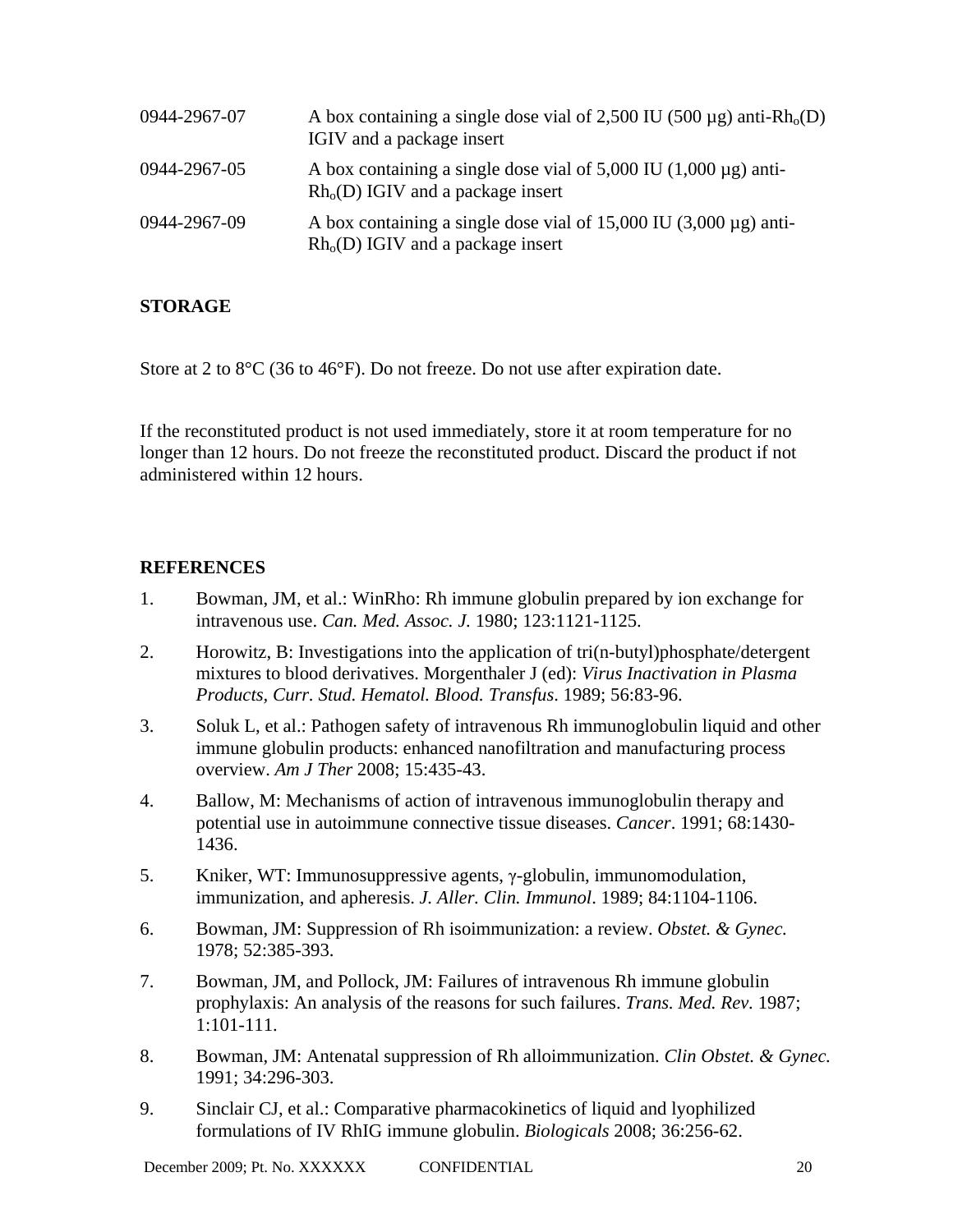- 10. Andrew, M, et al.: A multicenter study of the treatment of childhood chronic idiopathic thrombocytopenic purpura with anti-D. *J Pediatrics* 1992; 120:522-527.
- 11. Blanchette, V, et al.: Randomised trial of intravenous immunoglobulin G, intravenous anti-D, and oral prednisone in childhood acute immune thrombocytopenic purpura. *Lancet* 1994; 344: 703-707.
- 12. Zunich KM, et al. Intravenous anti-D immunoglobulin for childhood acute immune thrombocytopenic purpura. *Lancet* 1995; 346:1363-5.
- 13. Scaradavou A, et al.: Intravenous anti-D treatment of immune thrombocytopenic purpura: experience in 272 patients. Blood 1997; 89:2689-700.
- 14. Bussel, JB, et al.: Intravenous anti-D treatment of immune thrombocytopenic purpura: Analysis of efficacy, toxicity, and mechanism of effect. *Blood* 1991; 77: 1884-1893.
- 15. Bussel, JB, et al.: IV anti-D treatment of ITP: Results in 210 cases. Abstract, *The American Society of Hematology,* Anaheim, CA, December 1992.
- 16. Zunich KM, et al.: Treatment of human immunodeficiency virus-related thrombocytopenia with intravenous anti-rhesus D immunoglobulin. *Clin Infect Dis* 1996; 22:1129-30.
- 17. Gupta N, Ahmed I, Nissel-Horowitz S, Patel D, Mehrotra B. Intravenous gammaglobulin-associated acute renal failure. Am J Hematol 2001; 66:151-152
- 18. Dalakas MC. High-dose intravenous immunoglobulin and serum viscosity: risk of precipitating thromboembolic events. *Neurology* 1994; 44:223-226.
- 19. Woodruff RK, et al.: Fatal thrombotic events during treatment of autoimmune thrombocytopenia with intravenous immunoglobulin in elderly patients. *Lancet* 1986; 2:217-218.
- 20. Lazarus AH, Crow AR. Mechanism of action of IVIG and anti-D in ITP. Transfus *Apheresis Sci* 2003; 28:249-255.
- 21. Rizk A, et al.: Transfusion-related acute lung injury after the infusion of IVIG. *Transfusion* 2001; 41:264-8.
- 22. Rushin J, Rumsey, DH, Ewing, CA, Sandler, SG. Detection of multiple passively acquired alloantibodies following infusions of IV Rh immune globulins. Transfusion Vol. 40, May 2000.
- 23. CIOMS. Current challenges in Pharmacovigilance: Pragmatic Approaches. Report of CIOMS Working Group V. Geneva 2001. Page 122.